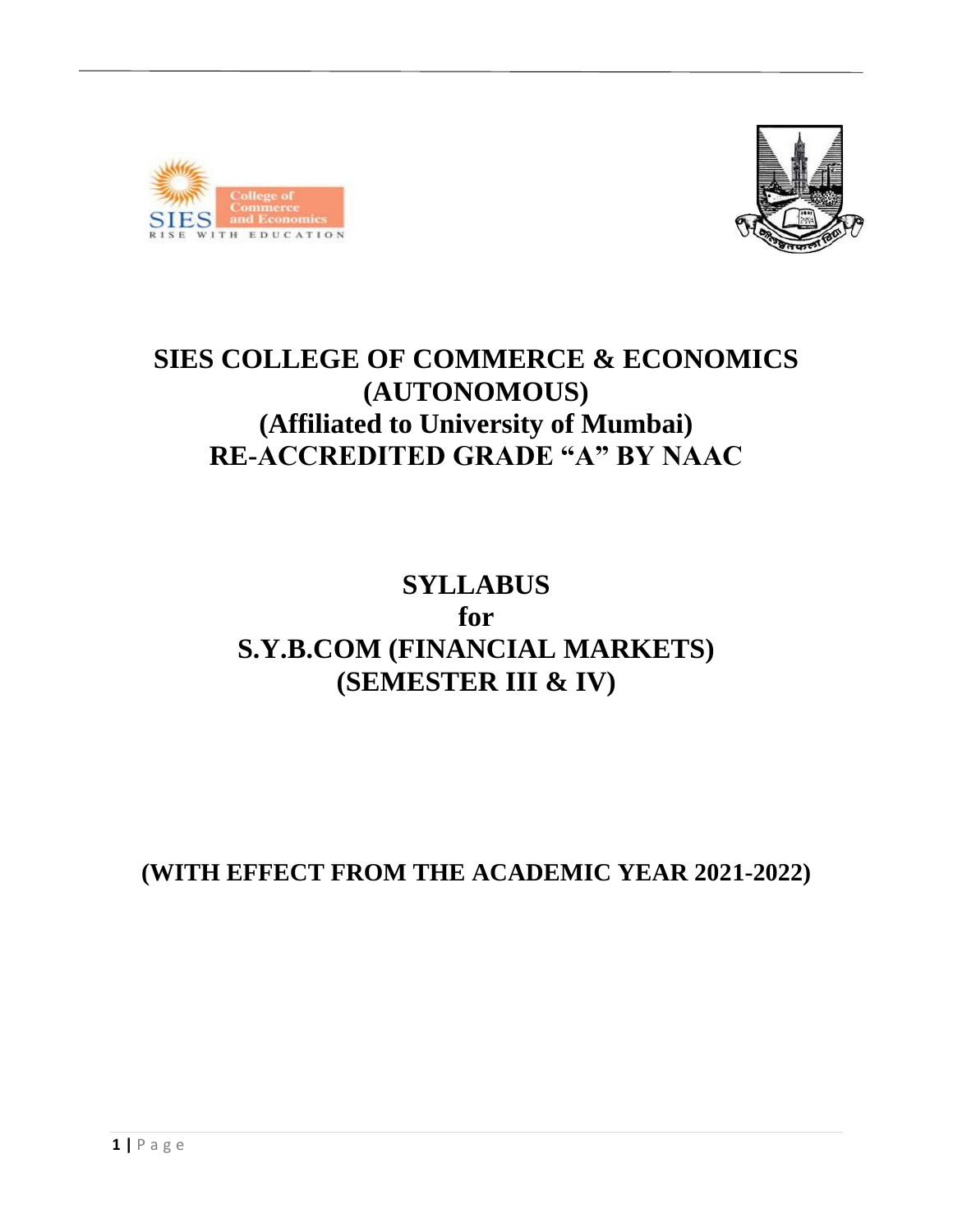# **OBJECTIVES**

- 1. To provide the students with an insight into the various aspects of Financial Markets which includes understanding finance and financial system, investments, basics of trading and regulations, risks, economics and various financial instruments along with managerial skills and concepts.
- 2. To prepare students to compete with the degree holders in Private & Foreign Universities
- 3. To prepare graduates for pursuing post graduate programs in finance
- 4. To establish a link between theory and practical concepts.
- 5. To train students and strengthen employment opportunities for them in the financial sector.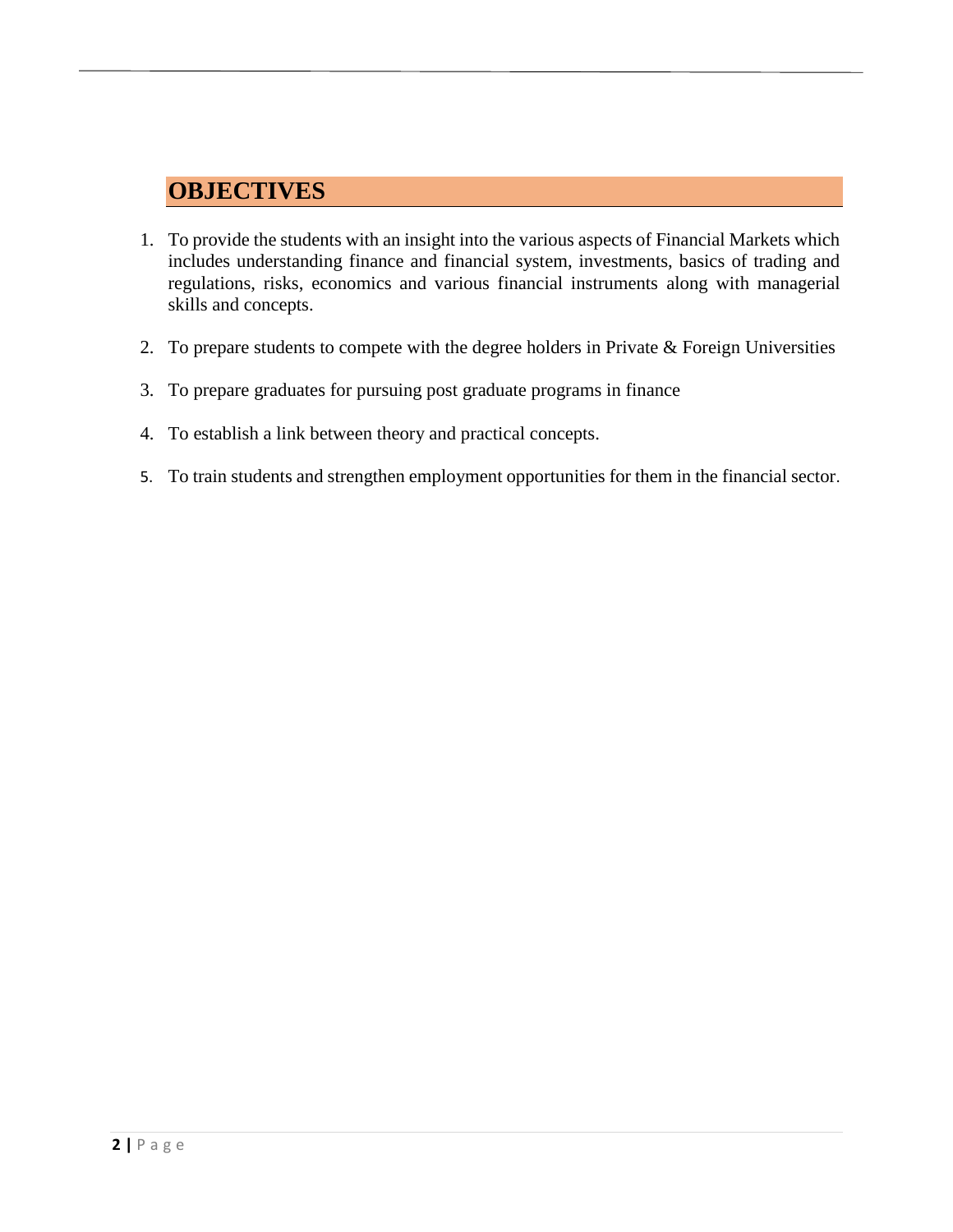# **SCHEME OF MODULES – SEMESTER III**

| <b>SEMESTER III</b>        |                                                     |                              |                                                                  |  |
|----------------------------|-----------------------------------------------------|------------------------------|------------------------------------------------------------------|--|
| <b>Serial No</b>           | <b>Course code</b>                                  | <b>Credits</b>               | <b>Course Name</b>                                               |  |
|                            |                                                     | <b>ELECTIVE COURSES (EC)</b> |                                                                  |  |
| 1                          | <b>BFMS301</b>                                      | 03                           | Debt Market I                                                    |  |
| $\overline{2}$             | <b>BFMS302</b>                                      | 03                           | <b>Equity Market I</b>                                           |  |
| 3                          | BFMS303                                             | 03                           | Portfolio Management                                             |  |
| $\mathbf{I}$               | <b>ABILITY ENHANCEMENT COURSES (AEC)</b>            |                              |                                                                  |  |
| <b>II</b> A                | <b>ABILITY ENHANCEMENT COMPULSORY COURSE (AECC)</b> |                              |                                                                  |  |
| 4                          | BFMS304                                             | 03                           | <b>Business Law I</b>                                            |  |
| II B                       | <b>ABILITY ENHANCEMENT ELECTIVE COURSE</b>          |                              |                                                                  |  |
| 5                          | <b>BFMS305</b>                                      | 02                           | Foundation Course in Financial Markets FC III<br>- Money Markets |  |
| III                        | <b>CORE COURSES (CC)</b>                            |                              |                                                                  |  |
| 6                          | <b>BFMS306</b>                                      | 03                           | <b>Management Accounting</b>                                     |  |
| 7                          | <b>BFMS307</b>                                      | 03                           | Computer Skills II                                               |  |
| <b>TOTAL CREDITS</b><br>20 |                                                     |                              |                                                                  |  |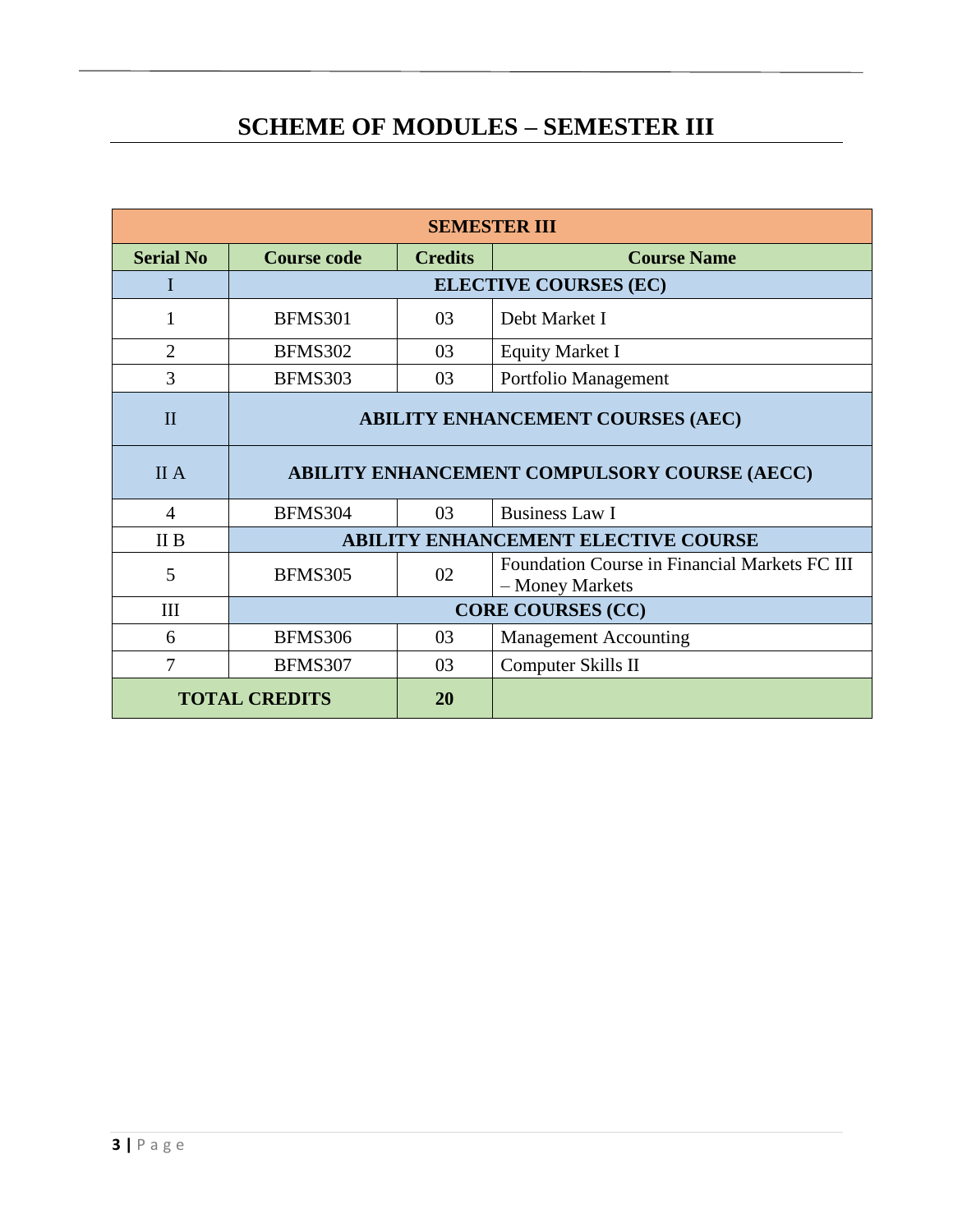## **1. Debt Market I**

### **COURSE CODE: BFMS301 COURSE CREDIT: 03**

| Sr. No       | <b>Modules</b>                                                                                                                                                                                                                                                                            | <b>No of Lectures</b> |
|--------------|-------------------------------------------------------------------------------------------------------------------------------------------------------------------------------------------------------------------------------------------------------------------------------------------|-----------------------|
| I            | <b>Introduction to Debt Markets</b>                                                                                                                                                                                                                                                       |                       |
|              | a) Evolution of Debt Markets in India<br>b) Primary market & secondary market<br>Procedure for investing in Fixed Income Securities in India<br>c)<br>d) Regulatory framework in the Indian debt market                                                                                   | 10                    |
| $\mathbf{H}$ | <b>Instruments and Players in Debt Market</b>                                                                                                                                                                                                                                             |                       |
|              | Types and Features of Fixed Income Instruments<br>a)<br>Issuers, Investors and Players of Fixed Income Securities<br>b)<br>c) Government Securities Auctions and Bidding Process<br>d) Clearing Corporation of India<br>Bond ratings- importance $\&$ relevance and rating agencies<br>e) | 15                    |
| Ш            | <b>Bonds - Bond Mathematics</b>                                                                                                                                                                                                                                                           |                       |
|              | a) Determinants of the value of bonds<br>b) Bond Prices and the Time Value of Money<br>Yield-to-Maturity<br>c)                                                                                                                                                                            | 20                    |
| IV           | <b>Valuation of bonds with reference to Yield Curve Analysis</b>                                                                                                                                                                                                                          |                       |
|              | a) Yield Curve Analysis<br>b) Par Value, Zero, Spot Curve, Forward Curve<br>Bootstrapping, spot $&$ forward rates<br>$\mathbf{c}$                                                                                                                                                         | 15                    |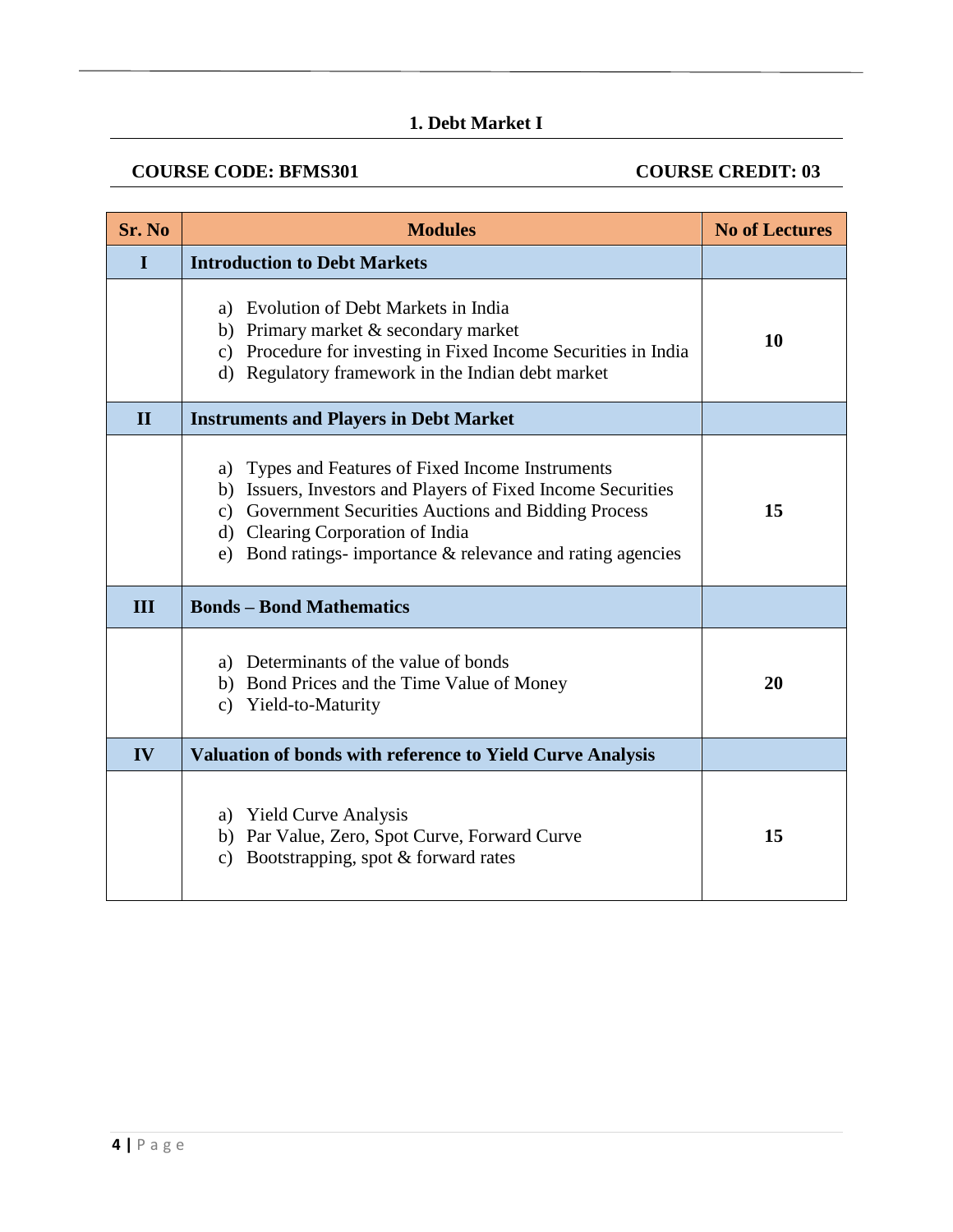- Bhardwaj, Gautam, The Future of India's Debt Market, Tata McGraw Hill.
- Suryanarayan, Debt Market, ICFAI Publication Press.
- Fabozzi, Frank, Fixed Income Analysis Workbook, John Wiley & amp; Sons
- Shah, Ajay, Thomas, Sushan and Gorham, Michael, Indian Financial Markets, Elsevier, USA
- FIMMDA-NSE Debt Market (Basic) Module, Workbook from NSE.
- Dun and Bradstreet, Fixed Income Securities, Tata McGrawHill.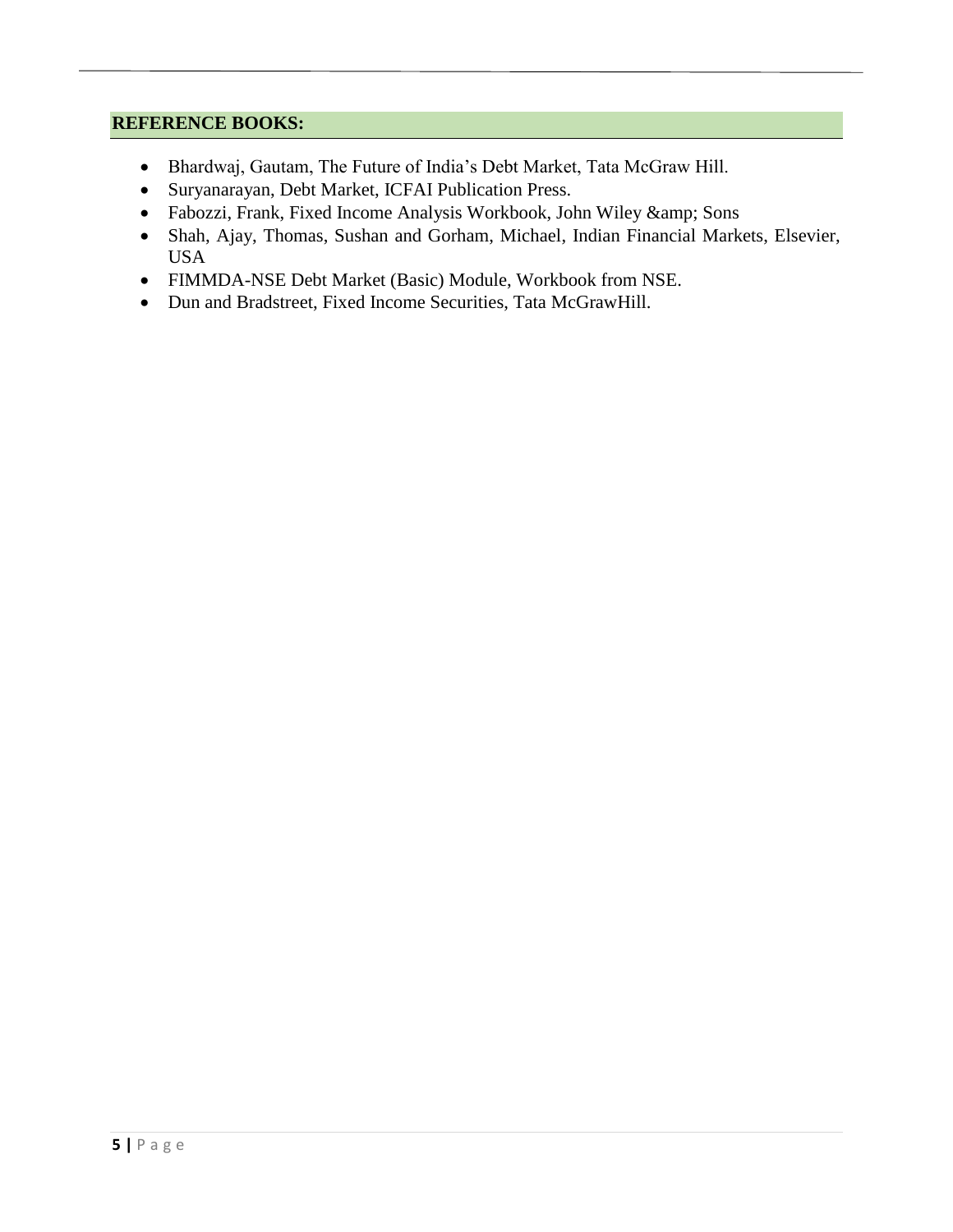# **2. Equity Market I**

## **COURSE CODE: BFMS02 COURSE CREDIT: 03**

| Sr. No       | <b>Modules/Units</b>                                                                                                                                                                                                                                                                                                                                                                                                                                                                                                                                                                                                       | <b>No of Lectures</b> |
|--------------|----------------------------------------------------------------------------------------------------------------------------------------------------------------------------------------------------------------------------------------------------------------------------------------------------------------------------------------------------------------------------------------------------------------------------------------------------------------------------------------------------------------------------------------------------------------------------------------------------------------------------|-----------------------|
| $\mathbf I$  | <b>Equity Markets-Introduction</b>                                                                                                                                                                                                                                                                                                                                                                                                                                                                                                                                                                                         |                       |
|              | a. Meaning and Definition, characteristics of equity shares and<br><b>Preference Shares</b><br>b. Growth of Corporate Sector and the simultaneous growth in the<br>number of equity shareholders<br>c. SEBI as a Regulator of Indian Equity Markets<br>d. Depositories and Dematerialisation (NSDL and CDSL)<br>Separation of ownership and management in companies<br>e.                                                                                                                                                                                                                                                  | 10                    |
| $\mathbf{I}$ | <b>Primary Market</b>                                                                                                                                                                                                                                                                                                                                                                                                                                                                                                                                                                                                      |                       |
|              | Meaning, Types of Issue: IPO (Mainline and SME), FPO, Offer<br>a.<br>for sale, Private Placement, Preferential Issue, Qualified<br>Institutional Placement, Rights Issue of Shares and Bonus Issue<br>of Shares<br>b. IPO Process and Methods – Book Building and Fixed Price<br>Method<br>c. Entities in the Primary Market<br>d. Role of Merchant bankers in fixing the price<br>e. Prospectus: Types and Features<br>ASBA and its features<br>f.<br>Procedure to apply for an IPO<br>g.<br>h. Green Shoe option<br>Sweat equity, ESOP<br>i.<br>j.<br>Non voting shares<br>k. International Equity Market: ADR, GDR, IDR | 20                    |
| III          | <b>Secondary Market</b>                                                                                                                                                                                                                                                                                                                                                                                                                                                                                                                                                                                                    |                       |
|              | a. Meaning, Definition and functions of stock Exchanges<br>b. Evolution and Growth of Stock Exchanges in India<br>NSE, BSE, SME Exchanges, Overseas Stock Exchanges and<br>$\mathbf{c}$ .<br><b>OTCEI</b><br>d. Entities in the secondary market                                                                                                                                                                                                                                                                                                                                                                           | 15                    |
| IV           | Importance of Equity Markets in developing country like India<br>with respect to Stock Market Indices                                                                                                                                                                                                                                                                                                                                                                                                                                                                                                                      |                       |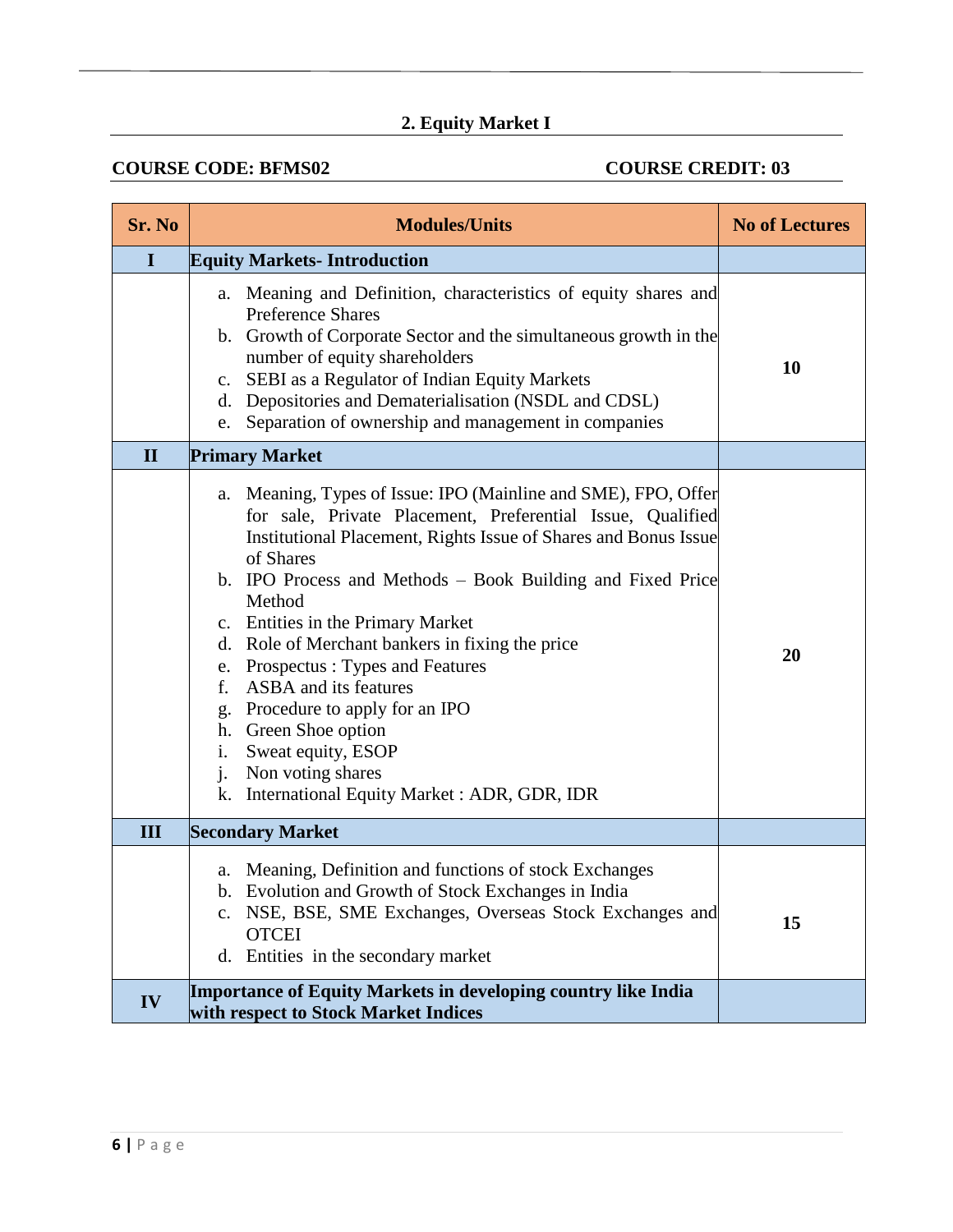| a. Listing of securities on stock exchanges<br>b. Stock Market Index – Major Indices including Sectoral Indices<br>c. Calculation of Index<br>d. Eligibility criteria for stocks to be a part of the Index (Nifty 50)<br>and/or SENSEX)<br>e. Stock Classification<br>f. Importance of Secondary Markets | 15 |
|----------------------------------------------------------------------------------------------------------------------------------------------------------------------------------------------------------------------------------------------------------------------------------------------------------|----|
|----------------------------------------------------------------------------------------------------------------------------------------------------------------------------------------------------------------------------------------------------------------------------------------------------------|----|

- Equity Markets in India- Shveta Singh, P K Jain
- Equity and Debt Markets- Hardeep Kaur
- An Introduction to Equity Markets- David Dasey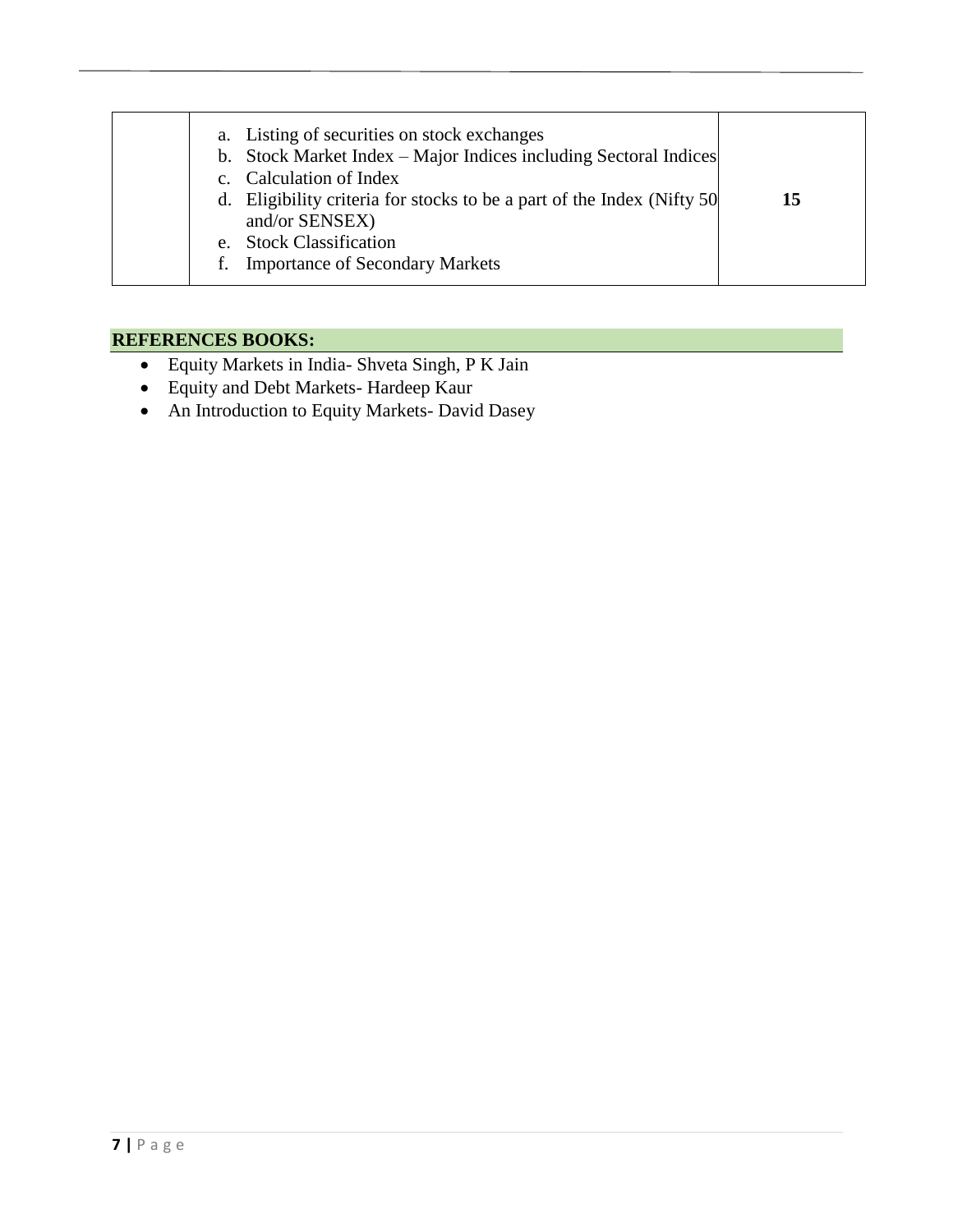## **3. Portfolio Management**

## **COURSE CODE: BFMS303** COURSE CREDIT: 03

| Sr. No       | <b>Modules/Units</b>                                                                                                                                                                                                                                                                                                                                                                                                                                                                                               | <b>No of Lectures</b> |
|--------------|--------------------------------------------------------------------------------------------------------------------------------------------------------------------------------------------------------------------------------------------------------------------------------------------------------------------------------------------------------------------------------------------------------------------------------------------------------------------------------------------------------------------|-----------------------|
| I            | Introduction to portfolio management                                                                                                                                                                                                                                                                                                                                                                                                                                                                               |                       |
|              | Understanding Investment process, Investment categories,<br>a.<br>defining investment goals and objectives, Investment<br><b>Policy Statement (IPS)</b><br>b. Investment constraints, Process of asset allocation,<br>different approaches to allocation decision, overview of<br>allocation techniques<br><b>Traditional and Alternative Investment Assets</b><br>$\mathbf{c}$ .<br>d. Portfolio Management Services in India                                                                                     | <b>10</b>             |
| $\mathbf{I}$ | <b>Portfolio Management Strategies</b>                                                                                                                                                                                                                                                                                                                                                                                                                                                                             |                       |
|              | a. Active strategy, passive strategy, semi active strategy<br>b. Efficient Market Hypotheses<br>Top down and bottoms up<br>c.                                                                                                                                                                                                                                                                                                                                                                                      | 15                    |
| III          | <b>Portfolio Analysis (Theory &amp; Numerical)</b>                                                                                                                                                                                                                                                                                                                                                                                                                                                                 |                       |
|              | a. Risk & Return, Beta, Holding period Return, Portfolio Risk<br>and Return<br>b. Efficient Frontier & Investor's Optimal Portfolio<br>c. Capital Market Theory (CML)<br>d. The Capital Asset Pricing Model (CAPM)<br>Sharpe optimization model, Geometric mean model, Safety<br>e.<br>First model, Stochastic Dominance Model                                                                                                                                                                                     | 20                    |
| IV           | Portfolio Revision and performance management (Theory &<br><b>Numerical</b> )                                                                                                                                                                                                                                                                                                                                                                                                                                      |                       |
|              | a. Portfolio Revision: Portfolio rebalancing, portfolio<br>upgrading, Formula plans, constant ratio plan, variable<br>ratio plan, selection and revision of equity portfolio<br>Performance<br>b. Portfolio Measurement: Methods of calculating rate of<br>return, Money weighted rate of return, Time weighted rate<br>of return, Internal rate of return, Buying the index<br>approach, Sharpe's-Treynor's - Jensen's performance<br>measure of portfolio<br>Case Study on Individual Portfolio Management<br>a. | 15                    |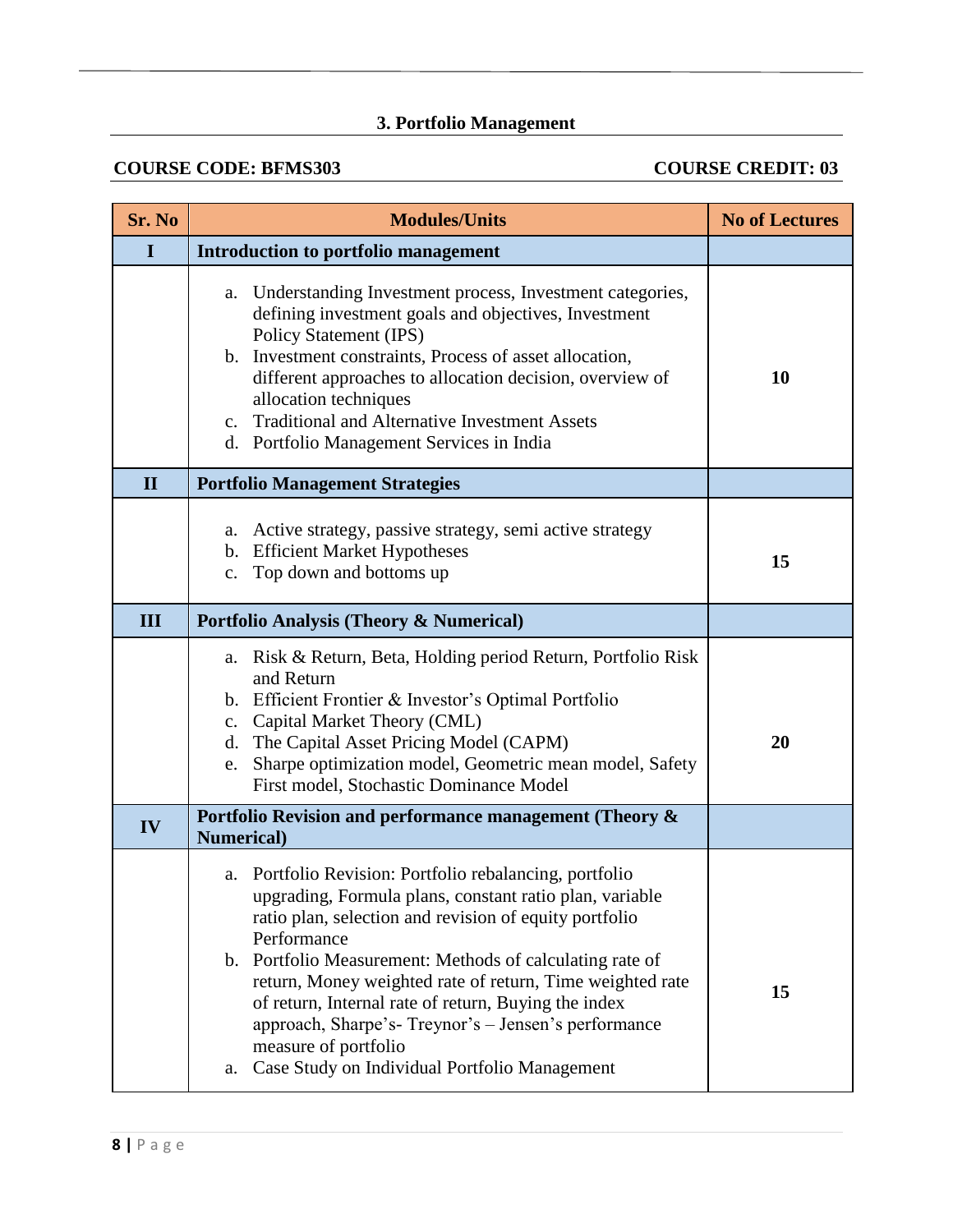- Security Analysis and Portfolio Management, Prasanna Chandra, Tata McGraw Hill
- Security Analysis and Portfolio Management, Ravi Kishor, Taxman Publishers
- Financial Management, Khan & Jain, Tata McGraw Hill
- Fundamentals of Investment Management, Hirt and Block, Tata McGraw Hill.
- Portfolio Management Handbook, Robert A. Strong, Jaico Publishing House, Mumbai
- Portfolio Management: A Strategic approach, Ginger Levin, John Wyzalek: CRC Press
- Modern Portfolio Theory and Investment Analysis: Edwin J Elton, Martin Gruber: Wiley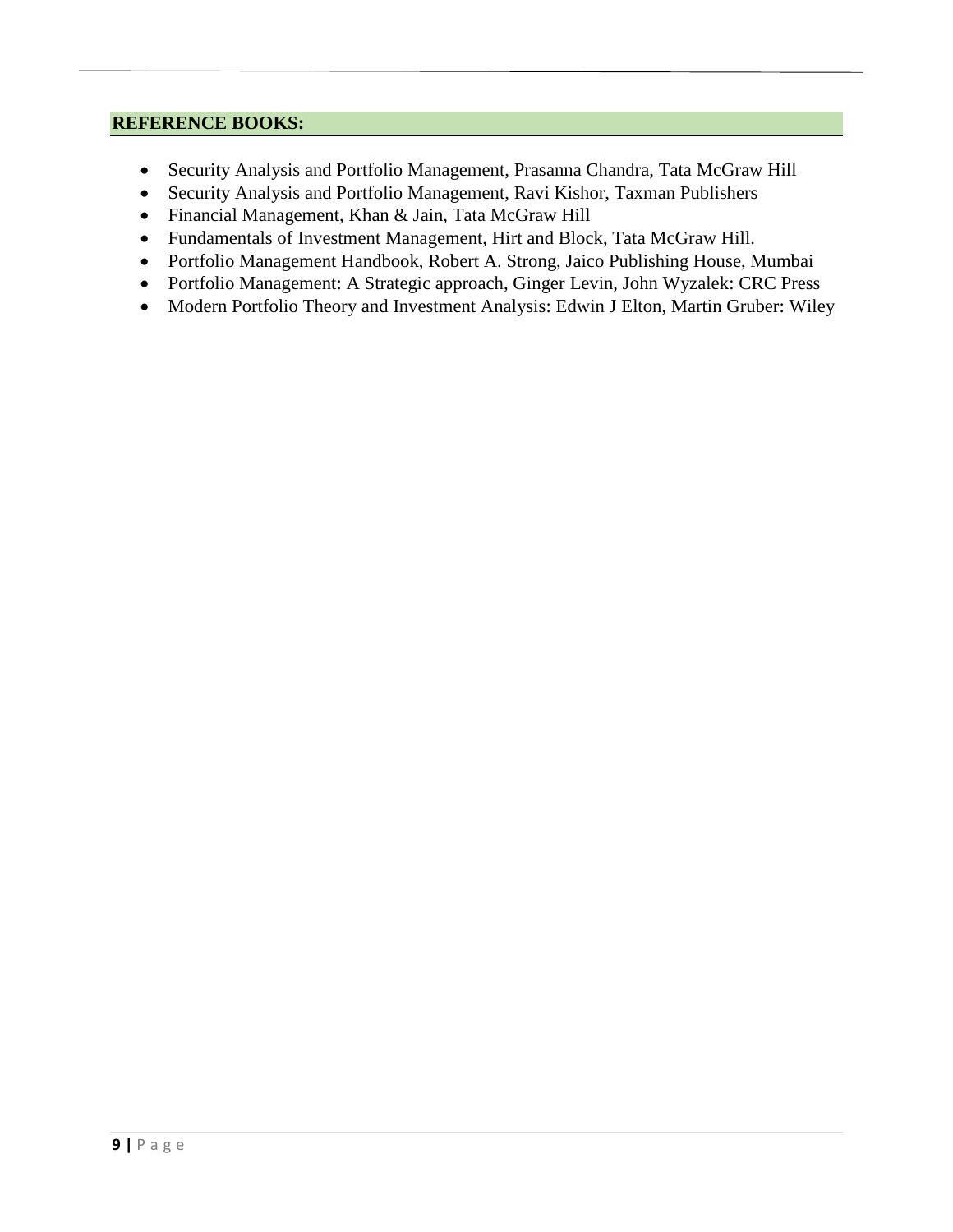## **4. Business Law I**

## **COURSE CODE: BFMS304** COURSE CREDIT: 03

| Sr.No.       | <b>Module</b>                                                                                                                                                                                                                                                                                                                                                                                                                                                                                                                                                                                                                                                                                                                                                                                                                                                                                                                                                                                                                                                                                                                                                                                                                                | <b>Number of lectures</b> |
|--------------|----------------------------------------------------------------------------------------------------------------------------------------------------------------------------------------------------------------------------------------------------------------------------------------------------------------------------------------------------------------------------------------------------------------------------------------------------------------------------------------------------------------------------------------------------------------------------------------------------------------------------------------------------------------------------------------------------------------------------------------------------------------------------------------------------------------------------------------------------------------------------------------------------------------------------------------------------------------------------------------------------------------------------------------------------------------------------------------------------------------------------------------------------------------------------------------------------------------------------------------------|---------------------------|
| L            | <b>Indian Contract Act, 1872 &amp; Special Contracts</b>                                                                                                                                                                                                                                                                                                                                                                                                                                                                                                                                                                                                                                                                                                                                                                                                                                                                                                                                                                                                                                                                                                                                                                                     |                           |
|              | Agreements & Contracts: Meaning & definition of Agreement &<br>Contract. Essentials of contract. Classification of agreement &<br>contract. Distinction between 'void agreement' and 'voidable<br>contract'. Distinction between 'agreement' and 'contract'.<br>Proposal and Acceptance: meaning & definition of proposal. Legal<br>rules of proposal. Distinction between 'proposal' & 'invitation to<br>proposal'. Kinds of proposal. Meaning $&$ definition of agreement.<br>Legal rules regarding acceptance. Communication of offer &<br>acceptance. Communication & revocation of offer & acceptance.<br>Consideration: Meaning & definition. Essentials. Kinds. Stranger<br>to a contract cannot sue or be sued. Exceptions to the rule 'no<br>consideration, no contract'.<br>Capacity to contract: Position of agreements with a minor. Effects<br>of minor's agreement. Agreements by persons of unsound mind.<br>Agreements by disqualified persons.<br>Free consent: Free consent. Coercion. Undue Influence. Fraud.<br>Misrepresentation. Mistake<br>Void agreements: Meaning & definition. Void agreements<br>Special Contracts: Definition and essentials of contract of<br>indemnity, guarantee, bailment, pledge and agency | 20                        |
| $\mathbf{I}$ | <b>E-Contracts &amp; The Information Technology Act, 2000 As</b><br>Amended in 2019 (Ss.1-7,11-16, 35-39)                                                                                                                                                                                                                                                                                                                                                                                                                                                                                                                                                                                                                                                                                                                                                                                                                                                                                                                                                                                                                                                                                                                                    |                           |
|              | E-contract: Nature, formation, legality. Recognition of electronic<br>records. Legal recognition of electronic signatures. Use of electronic<br>records and signature in government and its agencies. Delivery of<br>provider<br>and<br>retention<br>of<br>electronic<br>records.<br>service<br>Acknowledgement of receipts. Time and place of dispatch and<br>receipt of electronic record.<br>Secure electronic records and signature, electronic signatures:<br>Secure electronic record, secure electronic signature. Security<br>procedures and practices.                                                                                                                                                                                                                                                                                                                                                                                                                                                                                                                                                                                                                                                                              | 10                        |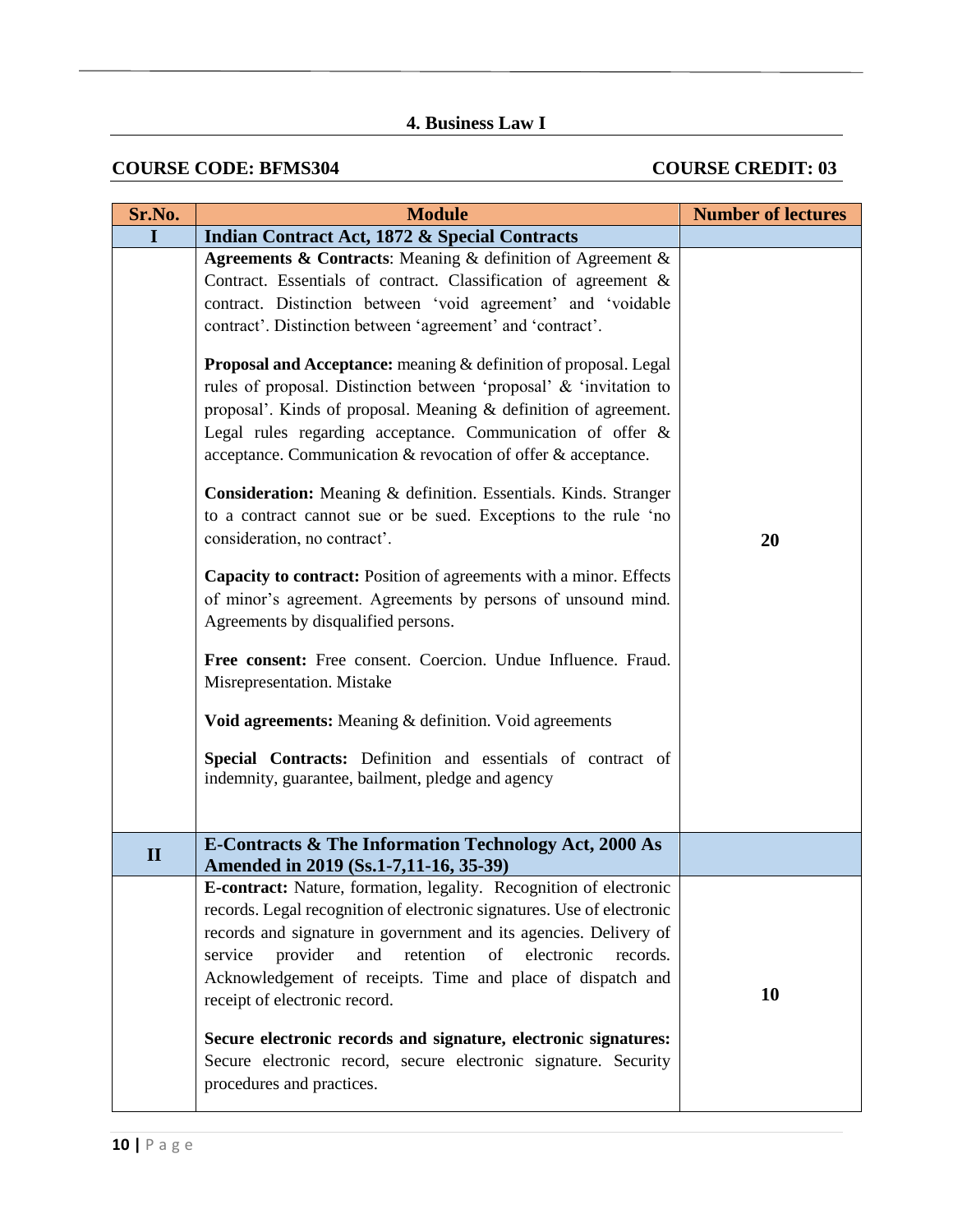|     | Electronic Signature Certificate: Certifying authority to issue<br>electronic signature certificate, Representations upon issuance of<br>digital signature certificate. Suspension, revocation and notice of<br>revocation of digital certificate. |    |
|-----|----------------------------------------------------------------------------------------------------------------------------------------------------------------------------------------------------------------------------------------------------|----|
| III | Sale of Goods Act, 1930                                                                                                                                                                                                                            |    |
|     | Formation of a contract of sale: Definitions, formation of a<br>contract of sale, Sale and other forms of agreements. Effects of<br>destruction of goods. Modes of ascertainment of price.                                                         |    |
|     | Conditions & Warranties: Conditions, Warranties. How to<br>determine whether a stipulation is a condition or a warranty?<br>Stipulations as to time. Caveat Emptor.                                                                                | 15 |
|     | Passing of property & title: Rules of transfer of property.<br>Reservation of right of disposal. Risk prima facie passes with<br>property.                                                                                                         |    |
|     | Rights of an unpaid seller: Definition of an unpaid seller. Rights of<br>an unpaid seller.                                                                                                                                                         |    |
| IV  | The Negotiable Instruments Act, 1881 including 2017<br><b>Amendments</b>                                                                                                                                                                           |    |
|     | Characteristics of a negotiable instrument and special rules of<br>evidence:                                                                                                                                                                       |    |
|     | Meaning, definition. Characteristics of negotiable instrument.                                                                                                                                                                                     |    |
|     | Classification of instrument. Special rules of evidence. International<br>law.                                                                                                                                                                     |    |
|     | Promissory Notes and Bills of Exchange: Promissory Note. Bill of<br>Exchange. Acceptor & Acceptance. Acceptor for honour.                                                                                                                          | 15 |
|     | Cheques: Definition and essentials. Types of cheques. Statutory<br>protection to bankers. Criminal penalties in case of dishonour of a<br>cheque. Drafts and letters of credit.                                                                    |    |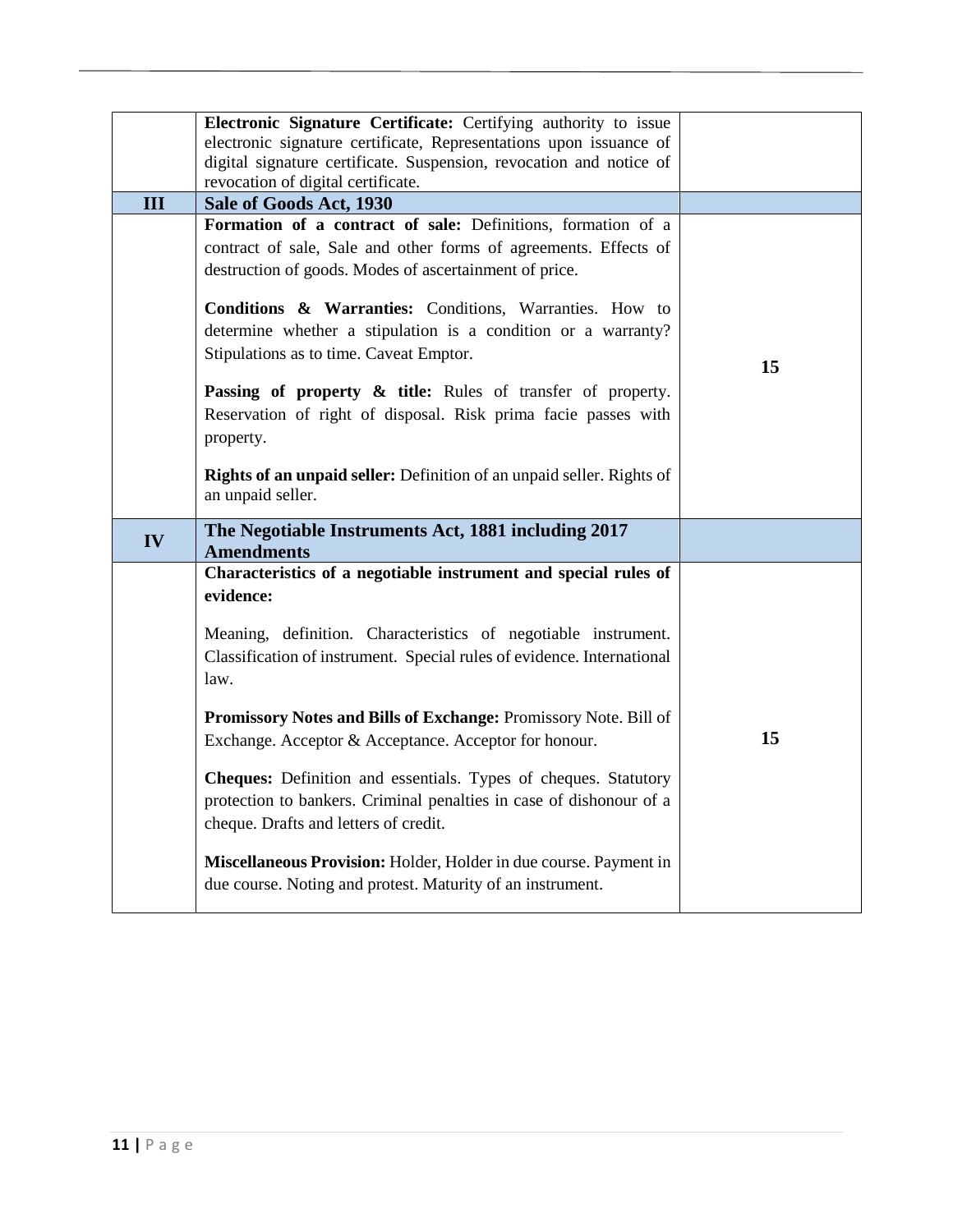- Indian Contract Act, 1881-Pollock & Mulla
- Indian Contract Act,1881-Mulla
- Indian Contract Act & Specific Relief Act-Avtar Singh
- Business Law-N.D.Kapoor
- Business Law-Tulisan
- Business Law- Bulchandani
- The Sale of Goods Act,1930-Avtar Singh
- Law relating to Negotiable Instruments Act,1881-N.H.Jhabwala
- Law relating to Negotiable Instruments Act1881-S. Krishnamurthy Aiyer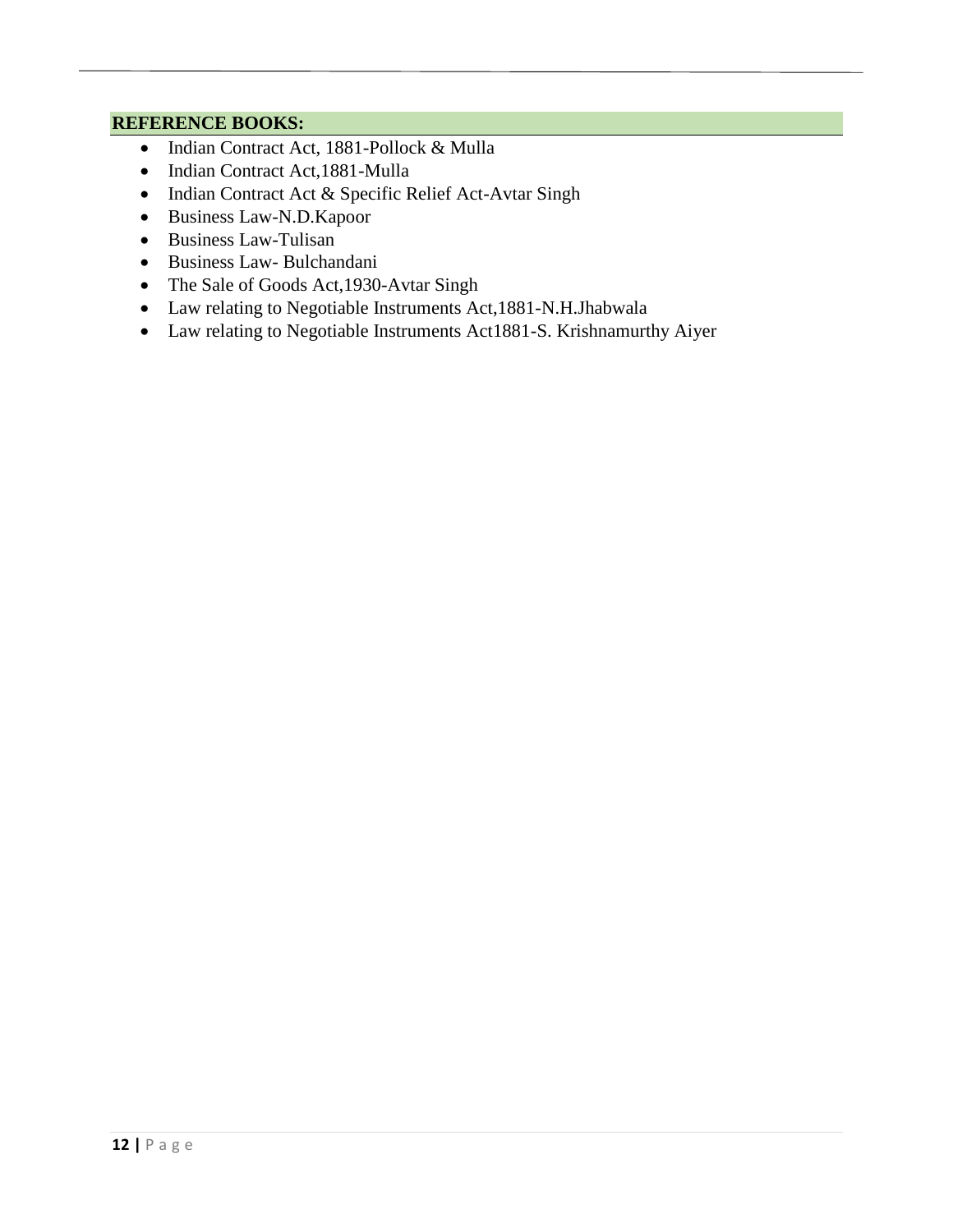## **5. Foundation Course in Financial Markets FC III - Money Markets**

## **COURSE CODE: BFMS305 COURSE CREDIT: 02**

| Sr. No.      | <b>Modules/Units</b>                                                                                                                                                                                                                                                                                                                                                                                                                                     | <b>No of lectures</b> |
|--------------|----------------------------------------------------------------------------------------------------------------------------------------------------------------------------------------------------------------------------------------------------------------------------------------------------------------------------------------------------------------------------------------------------------------------------------------------------------|-----------------------|
| I            | <b>Introduction to Money Markets</b>                                                                                                                                                                                                                                                                                                                                                                                                                     |                       |
|              | a. Meaning of Money Market<br>b. Features of Money Markets<br>c. Importance of Money Market: Role of Primary dealers in<br>money markets, Development of trade & industry,<br>Development of capital market, Smooth functioning of<br>commercial banks, Effective central bank control,<br>Formulation of suitable monetary policy, source of finance<br>to government<br>d. Segments of Money Market (Organised and Unorganised)                        | 15                    |
| $\mathbf{I}$ | <b>Regulatory framework of Money Markets</b>                                                                                                                                                                                                                                                                                                                                                                                                             |                       |
|              | a. Regulatory framework of RBI<br>b. Open Market Operations<br>c. FIMMDA (Fixed Income, Money Market and Derivatives<br>Association)<br>d. MIBOR<br>e. NDS-OM                                                                                                                                                                                                                                                                                            | 15                    |
| III          | <b>Money Market Instruments</b>                                                                                                                                                                                                                                                                                                                                                                                                                          |                       |
|              | a. Conventional: Treasury bills, Money at call and short<br>notice in the call loan market, Commercial bills,<br>promissory notes in the bill market.<br>b. Modern: Commercial papers, Certificate of deposit, Inter-<br>bank participation certificates, Repo instrument, Banker's<br>Acceptance.<br>c. Money Market Mutual Fund: Meaning, Advantages and<br>disadvantages, Regulatory framework for money market<br>mutual funds, various money market | 15                    |
| IV           | <b>Recent Developments in Money Markets</b>                                                                                                                                                                                                                                                                                                                                                                                                              |                       |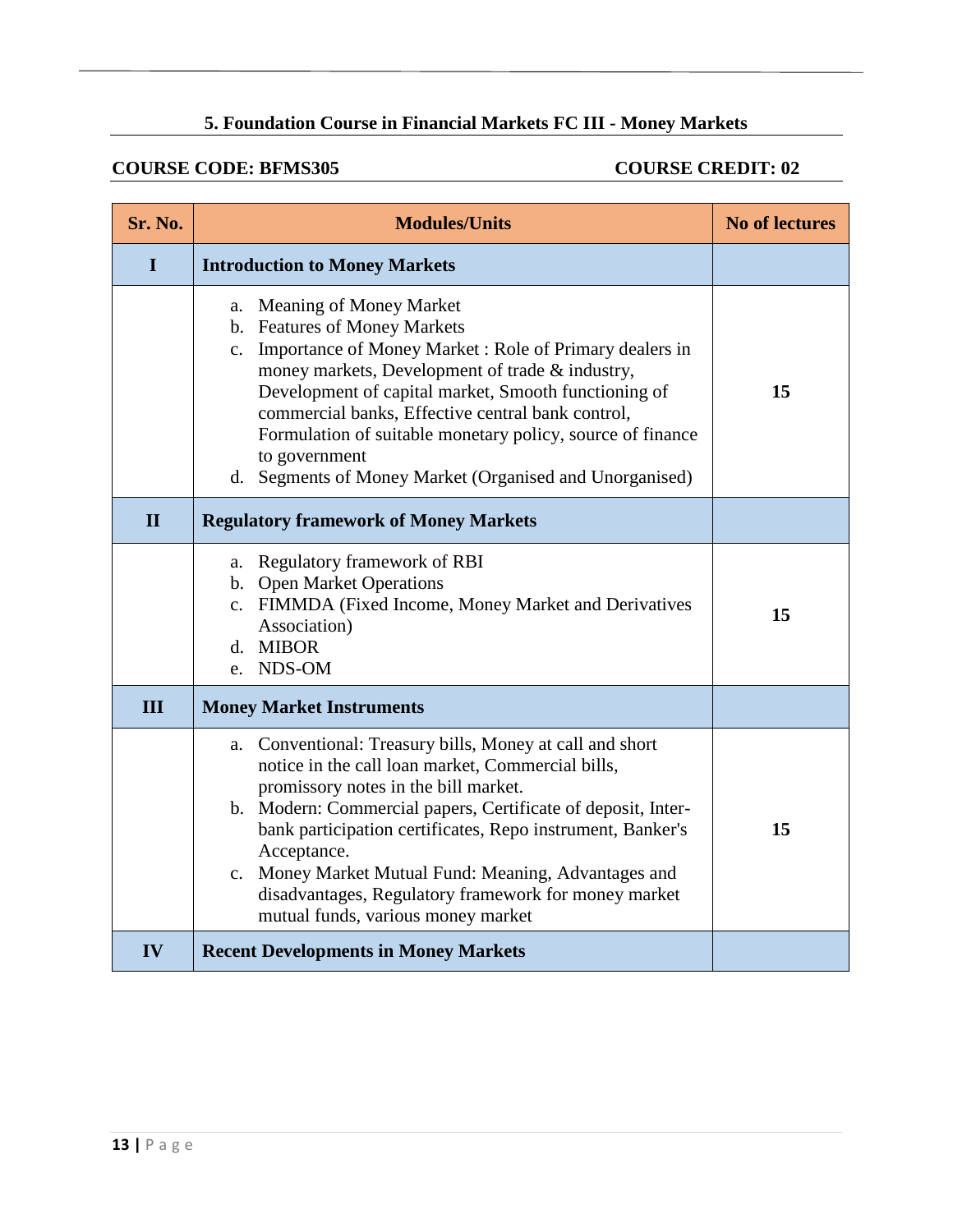|  | a.<br>b. | Recent development in Money Market: Integration of<br>unorganized sector with the organized sector, widening of<br>call Money Market, Introduction of innovative instrument,<br>Offering of Market rates of interest, Promotion of bill<br>culture, Entry of Money Market Mutual Funds, setting up<br>of credit rating agencies, Adoption of suitable monetary<br>policy, Establishment of DFHI, Setting up of Security<br>trading corporation of India ltd. (STCI)<br>Characteristics of a Highly Developed Money Market. | 15 |
|--|----------|----------------------------------------------------------------------------------------------------------------------------------------------------------------------------------------------------------------------------------------------------------------------------------------------------------------------------------------------------------------------------------------------------------------------------------------------------------------------------------------------------------------------------|----|
|--|----------|----------------------------------------------------------------------------------------------------------------------------------------------------------------------------------------------------------------------------------------------------------------------------------------------------------------------------------------------------------------------------------------------------------------------------------------------------------------------------------------------------------------------------|----|

- Money Market Operations in India- A K Sengupta
- The Indian Money Market- Krishna Kumar Sharma
- Stiguam's Money Market- Marcia Stigum
- CNBC Guide to Money and Markets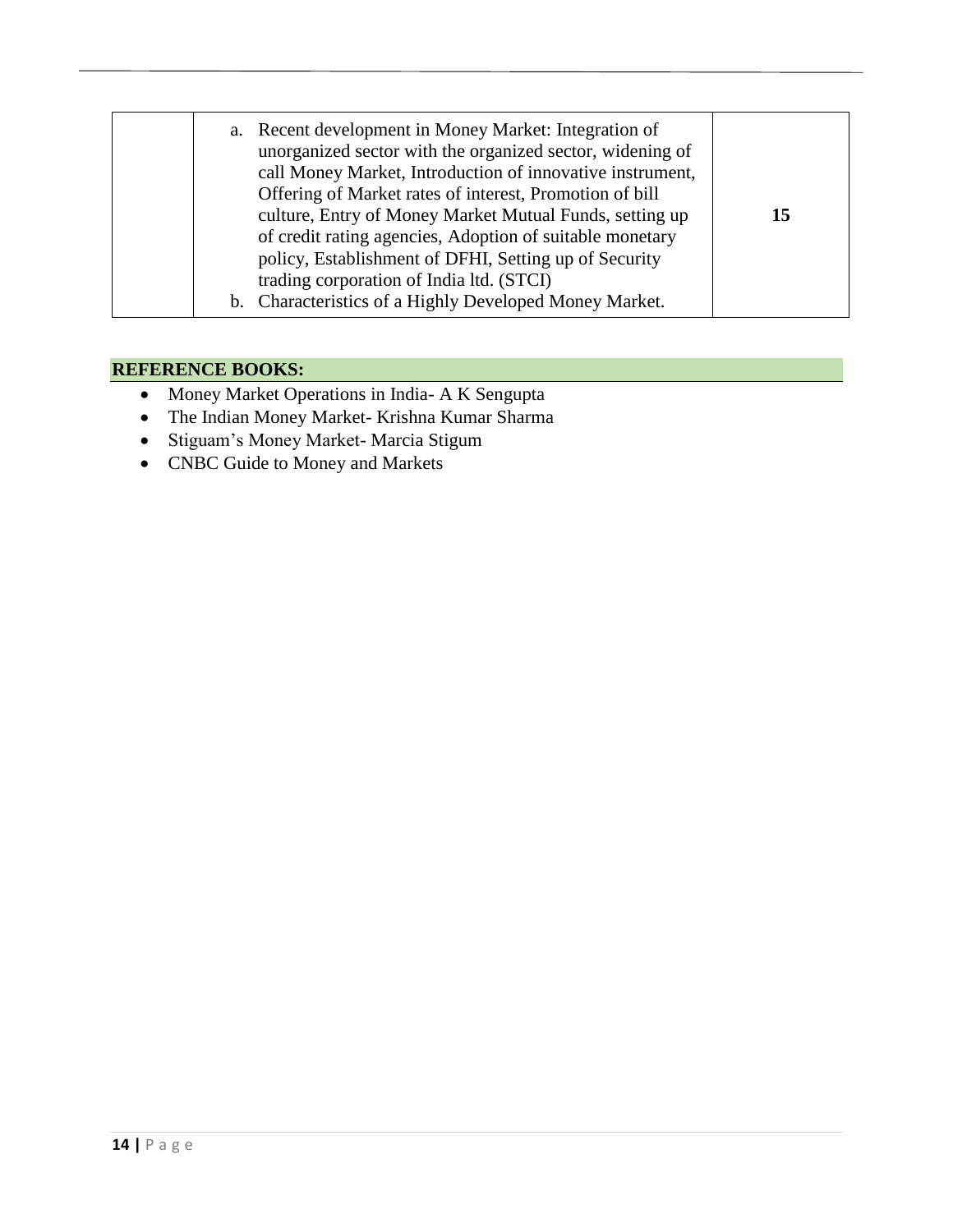# **6. Management Accounting**

## **COURSE CODE: BFMS306 COURSE CREDIT: 03**

| Sr. No       | <b>Modules/Units</b>                                                                                                                                                                                                                                                                                                                                 | <b>No of Lectures</b> |
|--------------|------------------------------------------------------------------------------------------------------------------------------------------------------------------------------------------------------------------------------------------------------------------------------------------------------------------------------------------------------|-----------------------|
| $\mathbf I$  | <b>Introduction to Management Accounting</b>                                                                                                                                                                                                                                                                                                         |                       |
|              | Meaning, nature, scope and functions of Management accounting-<br>of Management Accounting in decision<br>Role<br>making-<br>Management accounting and Financial Accounting                                                                                                                                                                          | 5                     |
| $\mathbf{I}$ | <b>Analysis and interpretation of Accounts</b>                                                                                                                                                                                                                                                                                                       |                       |
|              | a) Vertical form of Balance sheet and Profit & Loss account<br>suitable for analysis<br>b) Trend Analysis<br>c) Comparative Statements<br>d) Common size statement<br>Simple problems based on the above<br>e)                                                                                                                                       | 15                    |
| III          | Ratio analysis and interpretation based on Vertical financial<br><b>Statements as above</b>                                                                                                                                                                                                                                                          |                       |
|              | a) Balance sheet Ratios<br><b>Current Ratio</b><br>Liquid Ratio<br><b>Stock Working capital Ratio</b><br>Proprietary Ratio<br>Debt Equity Ratio<br>Capital Gearing Ratio<br><b>Revenue Statement Ratios</b><br>b)<br><b>Gross Profit Ratio</b><br><b>Expenses Ratio</b><br><b>Operating Ratio</b><br>Net Profit Ratio<br><b>Stock Turnover Ratio</b> | 15                    |
|              | <b>Combined Ratios</b><br>C)<br>Return on Capital Employed (including long term<br>borrowings)<br>Return on Proprietor's Fund (shareholders' fund and<br>Preference Capital)<br>Return on Equity Capital<br>Return on Net Worth<br>Dividend Payout Ratio                                                                                             |                       |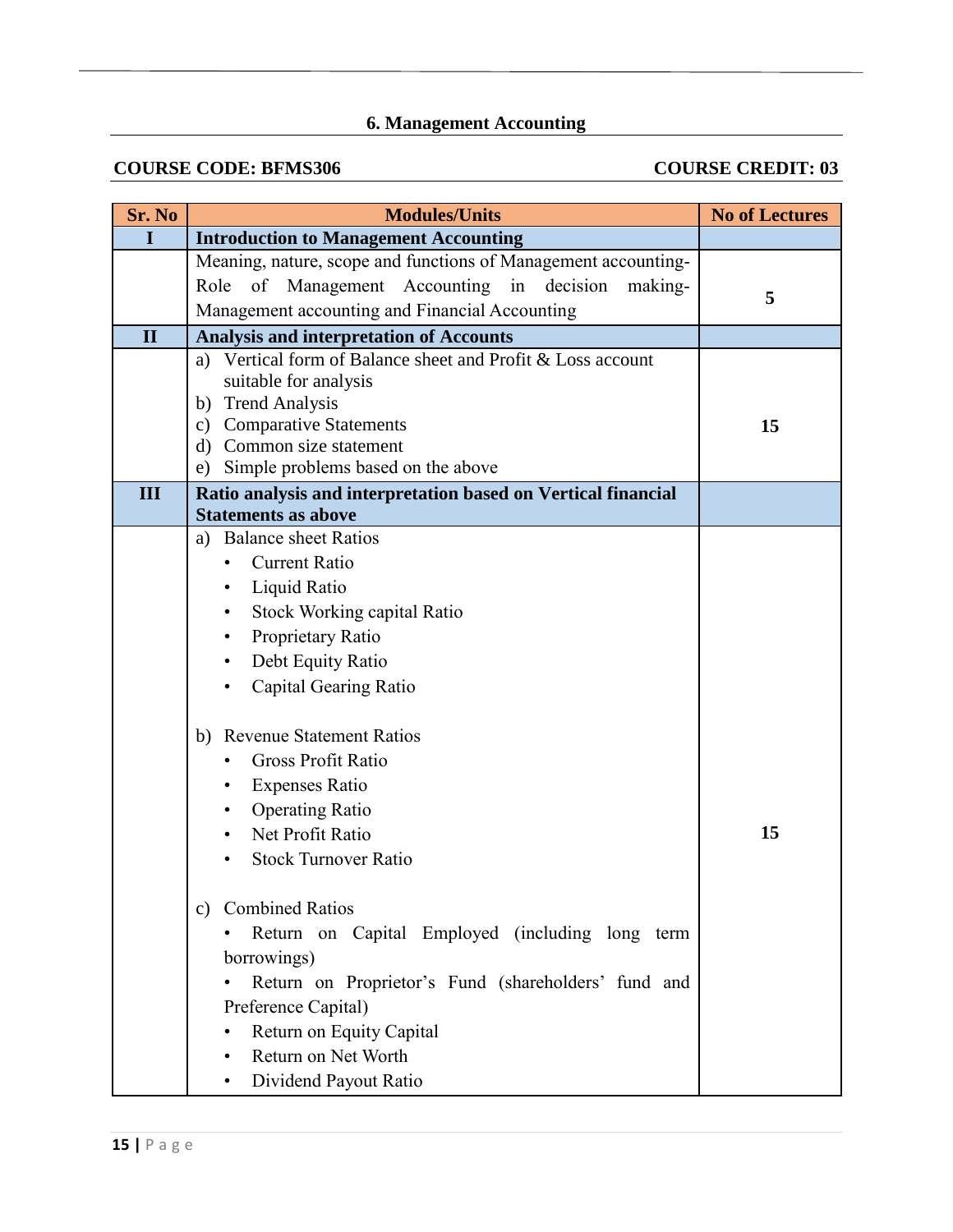|                         | Debt Service coverage Ratio                                                                                                                |    |
|-------------------------|--------------------------------------------------------------------------------------------------------------------------------------------|----|
|                         | Interest Coverage Ratio                                                                                                                    |    |
|                         | Debtors Turnover Ratio                                                                                                                     |    |
|                         | <b>Creditors Turnover Ratio</b>                                                                                                            |    |
|                         | <b>Asset Turnover Ratio</b>                                                                                                                |    |
|                         | <b>Other</b> important Ratios<br>d)                                                                                                        |    |
|                         | Earning per Share                                                                                                                          |    |
|                         | Price Earnings Ratio                                                                                                                       |    |
|                         | Dividend Yield                                                                                                                             |    |
|                         | Dividend Cover                                                                                                                             |    |
|                         | Book Value per Share                                                                                                                       |    |
|                         | <b>Retention Ratio</b>                                                                                                                     |    |
| IV                      | <b>Cash flow Statements</b>                                                                                                                |    |
|                         | Preparation of cash flow statements with reference to Accounting<br>Standard No 3 – Indirect Method Only                                   | 15 |
| $\overline{\mathbf{V}}$ | <b>Working Capital- Concept</b>                                                                                                            |    |
|                         | Estimation of working capital requirements in case of<br>a.<br>trading and manufacturing organizations<br>Concept of Operating Cycle<br>b. | 10 |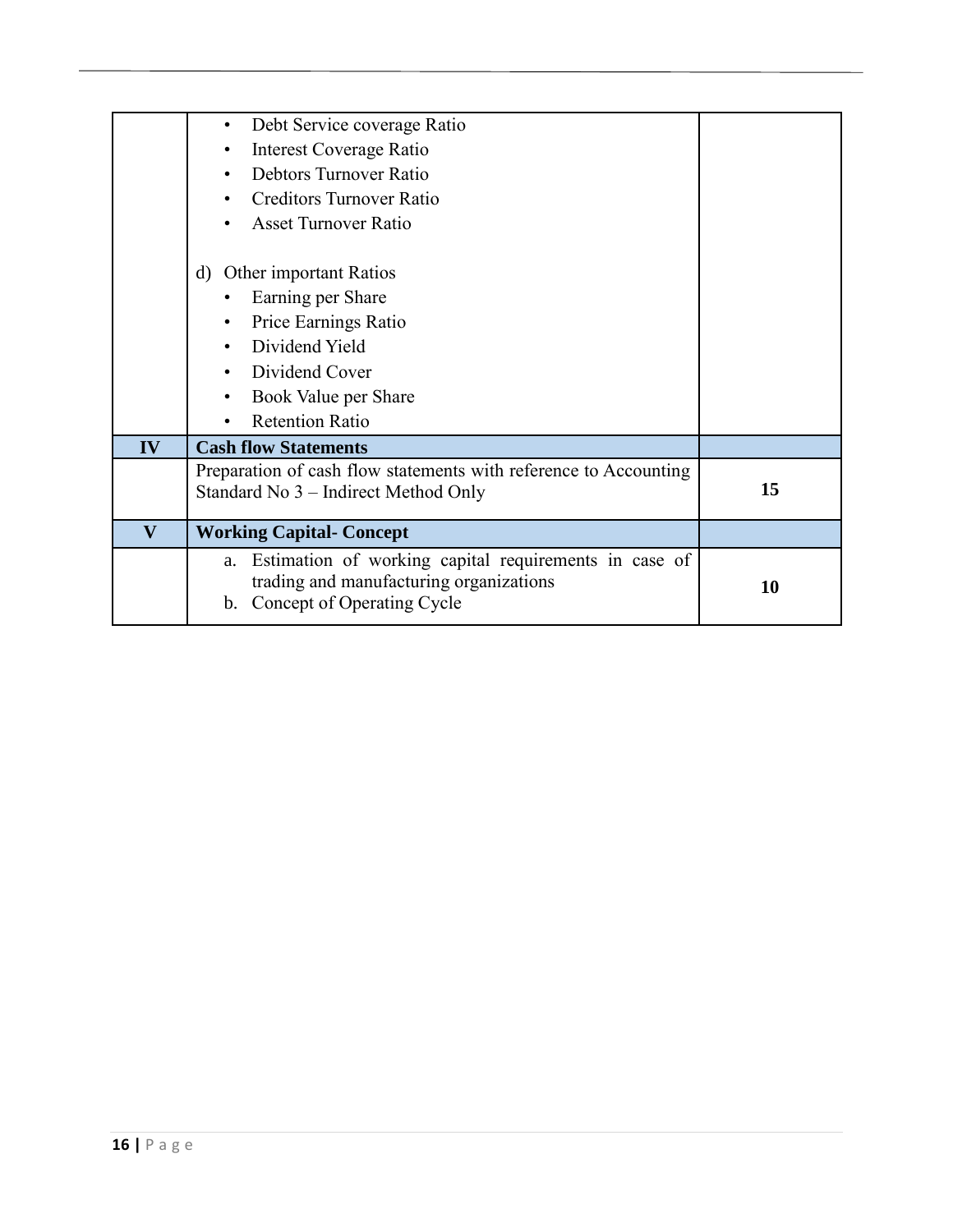- Cost Management by Saxena, Vashist
- Cost & Management Accounting by Ravi N.Kishor , Publication Taxmonth
- Essential of Management Accounting by P.N.Reddy,Himalaye
- Advanced Management Accounting by Robert S Kailar,Holl
- Financial Of Management Accounting by S.R.Varshney,Wisdom
- Introduction of Management Accounting by Charbs T Horngram, PHI Learnng
- Management Accounting by I.m.Pandey, Vikas
- Cost Management Accounting by D.K.Mattal,Galgotia
- Management Accounting by Khan & Jain, Tata Megaw
- Management Accounting by R.P.Rastogi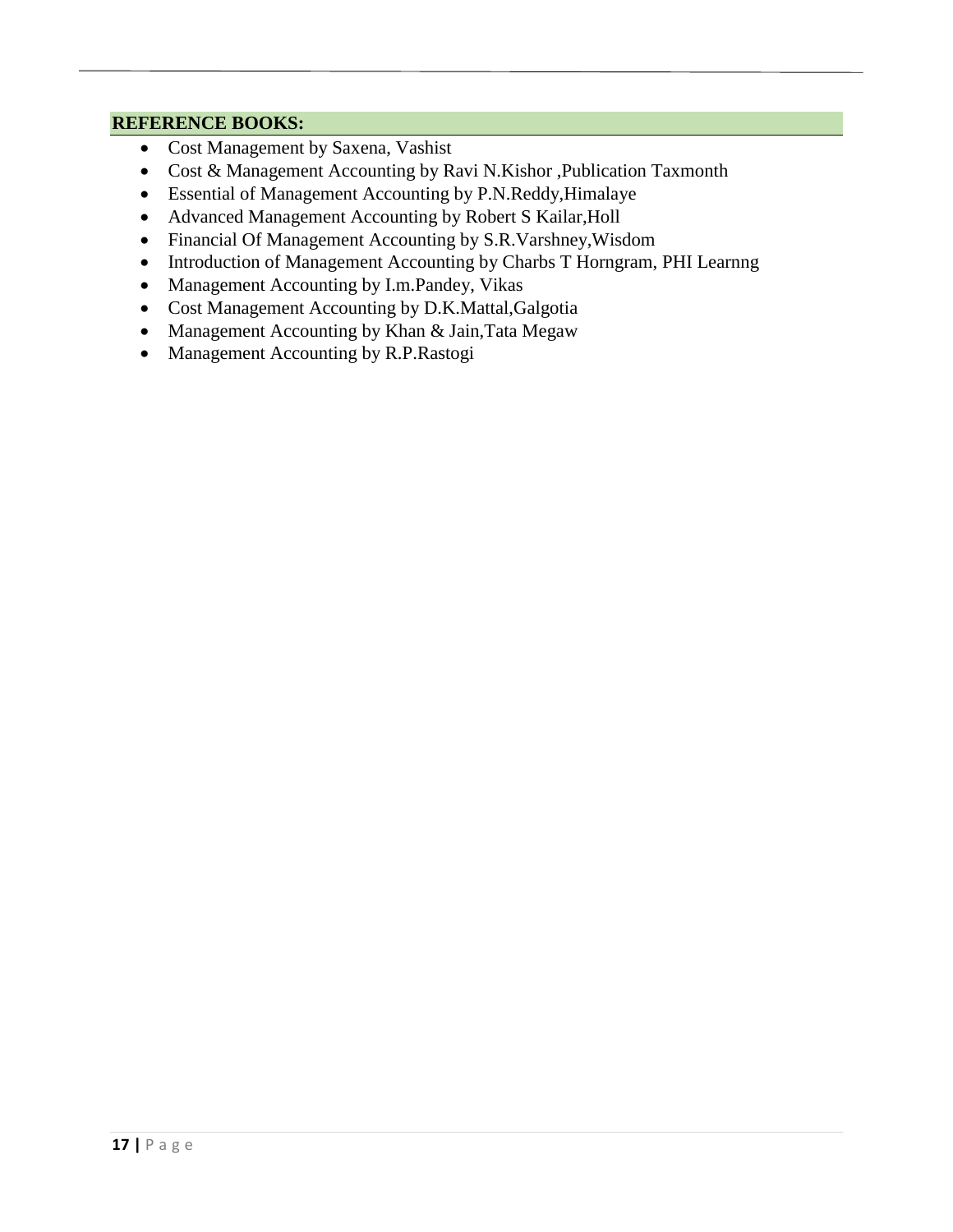# **7. Computer Skills II**

## **COURSE CODE: BFMS307** COURSE CREDIT: 03

| Sr. No       | <b>Modules/Units</b>                                                                                                                                                                                                                                  | <b>No of Lectures</b> |
|--------------|-------------------------------------------------------------------------------------------------------------------------------------------------------------------------------------------------------------------------------------------------------|-----------------------|
| I            | <b>Advanced Spreadsheet:</b>                                                                                                                                                                                                                          |                       |
|              | Pivot, Advanced formulae, Lookups, Macros, Working with other<br>programmes, Inserting a spreadsheet sheet in word document,<br>modifying an inserted spreadsheet, Inserting a linked chart in a<br>Word Document, Inserting graphic in a spreadsheet | 20                    |
| $\mathbf{I}$ | <b>Database Management System</b>                                                                                                                                                                                                                     |                       |
|              | Concepts, Tables, Fields, Datatypes RDBMS, Types of Keys,<br>Types of Attributes, Types of Relationship, ER Diagram, Data<br>mining and Data warehouse                                                                                                | 20                    |
| III          | <b>Modern E Business Software System</b>                                                                                                                                                                                                              |                       |
|              | Introduction : Enterprise Resource Planning – ERP Supply chain<br>Management- SCM Customer Relationship Management- CRM                                                                                                                               |                       |
|              | <b>Sales Force Automation- SFA</b>                                                                                                                                                                                                                    | 10                    |
| IV           | <b>Other Emerging Technologies</b>                                                                                                                                                                                                                    |                       |
|              | Online trading software Net-banking Online banking software,<br>Case Study on different types of online Fraud and possible<br>solutions for same, UPI, Blockchain, AML (Anti money<br>laundering) tools.                                              | 10                    |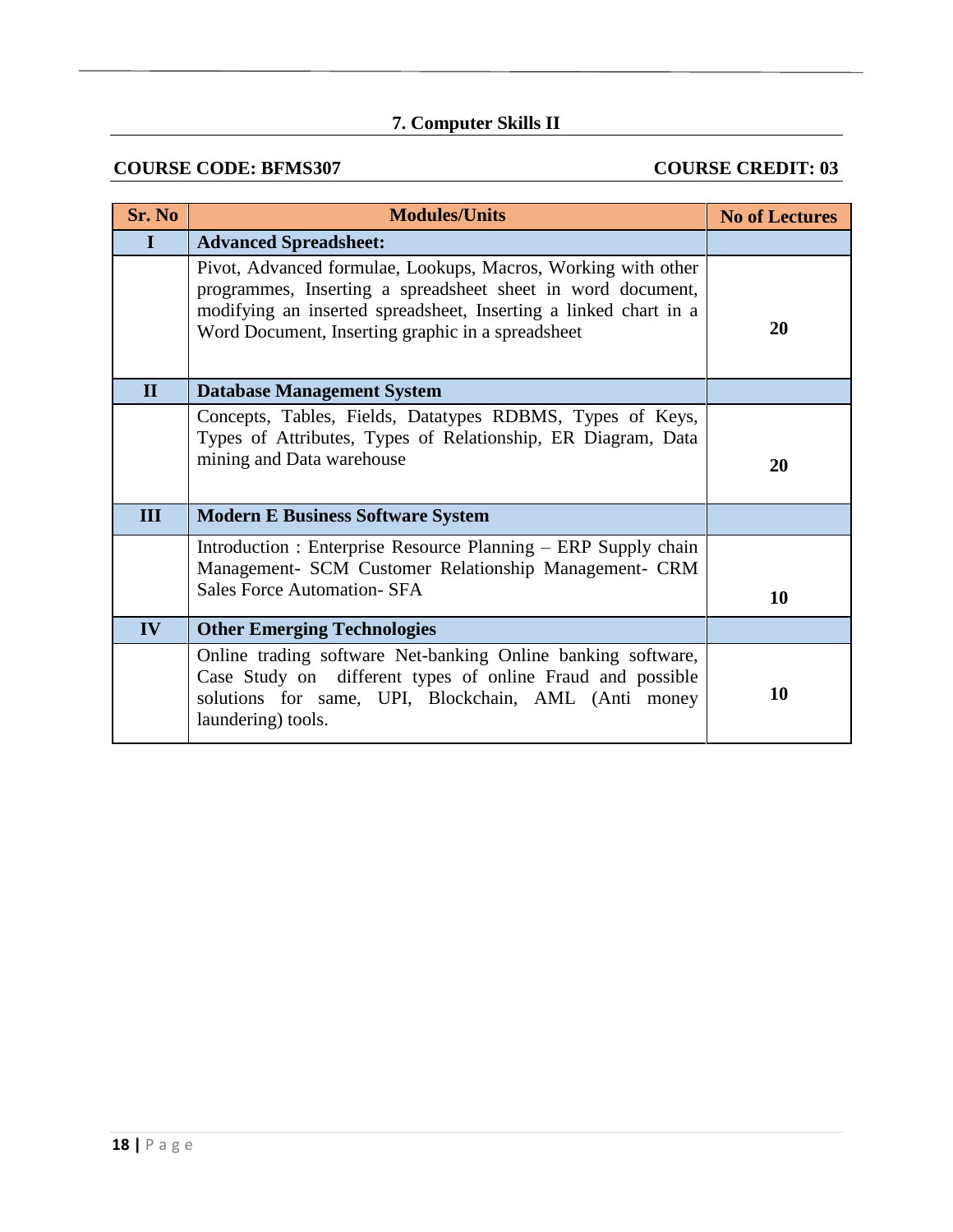- Fundamentals of Computers- Rajaram V- Prentice
- Computer today Sanders, Donald H McGraw Hill
- Computers and Common sense Hunt, Roger and Shelly John Prentice Hall
- Computers Subramaniam N Wheeler
- Introduction to Computers Xavier C. New Age
- Computer in Business Sanders D McGraw Hill
- Computers and Information Management S C Bhatnagar & V Ramant Prentice Hall
- Internet for Business Brummer, Lavrej Cambridge
- E-mail for Everyone Leon Alexis & leon Methews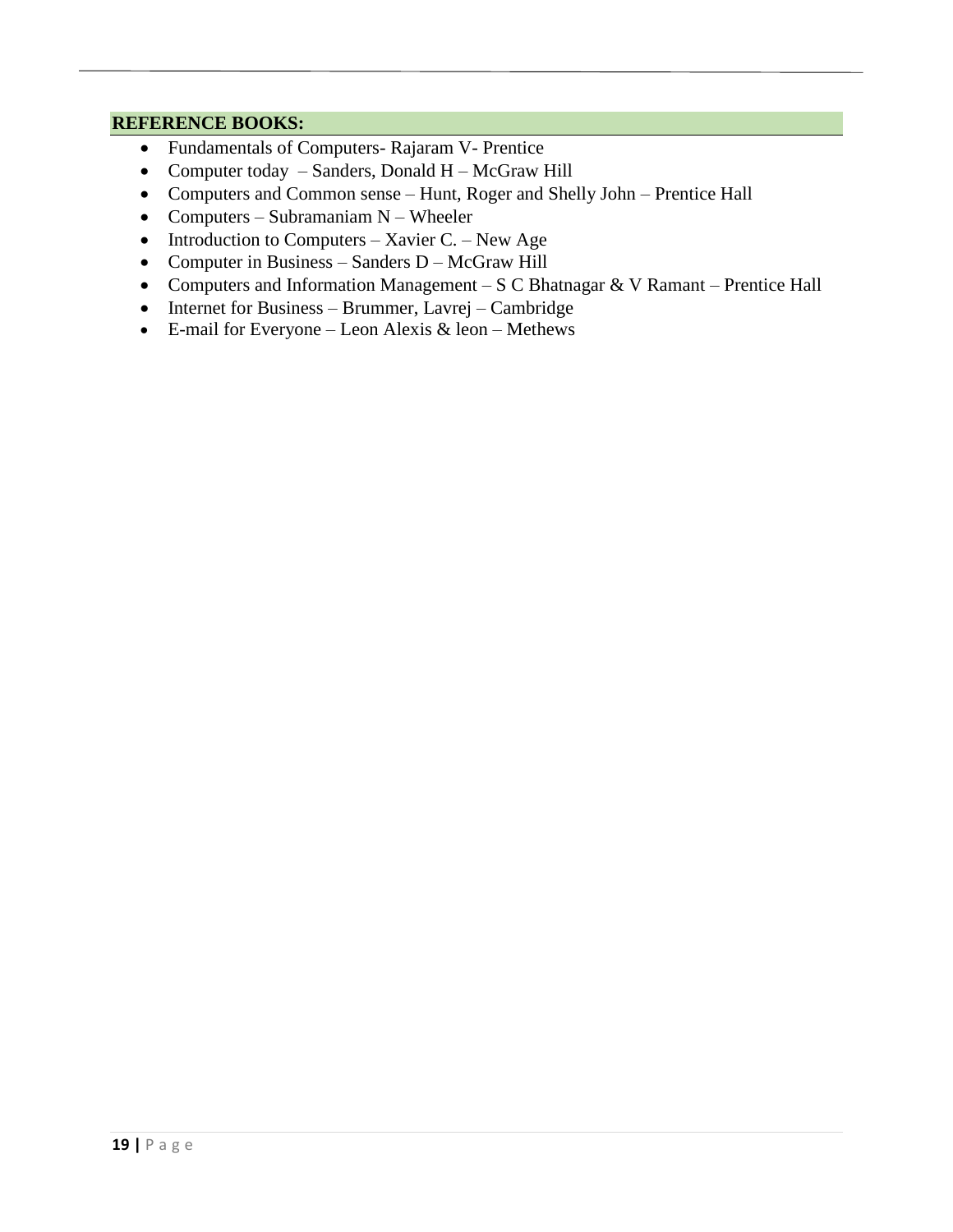# **SCHEME OF MODULES – SEMESTER IV**

| <b>SEMESTER IV</b>         |                                                            |                         |                                                                           |  |
|----------------------------|------------------------------------------------------------|-------------------------|---------------------------------------------------------------------------|--|
| <b>Serial No</b>           | <b>Course Name</b><br><b>Course code</b><br><b>Credits</b> |                         |                                                                           |  |
| I                          | <b>ELECTIVE COURSES (EC)</b>                               |                         |                                                                           |  |
|                            | <b>BFMS401</b>                                             | 03                      | Debt Market II                                                            |  |
| $\overline{2}$             | <b>BFMS402</b>                                             | 03                      | <b>Equity Market II</b>                                                   |  |
| 3                          | <b>BFMS403</b>                                             | 03                      | <b>Merchant Banking</b>                                                   |  |
| $\mathbf{I}$               | <b>ABILITY ENHANCEMENT COURSES (AEC)</b>                   |                         |                                                                           |  |
| <b>II</b> A                | <b>ABILITY ENHANCEMENT COMPULSORY COURSE (AECC)</b>        |                         |                                                                           |  |
| 4                          | <b>BFMS404</b>                                             | 03                      | <b>Business Law II</b>                                                    |  |
| II B                       | <b>ABILITY ENHANCEMENT ELECTIVE COURSES</b>                |                         |                                                                           |  |
| 5                          | <b>BFMS205</b>                                             | 02                      | Foundation Course in Financial Markets FC IV-<br>Foreign Exchange Markets |  |
| Ш                          | <b>CORE COURSES (CC)</b>                                   |                         |                                                                           |  |
| 6                          | <b>BFMS406</b>                                             | 03<br>Corporate Finance |                                                                           |  |
| 7                          | <b>BFMS407</b>                                             | 03                      | <b>Business Economics II</b>                                              |  |
| <b>TOTAL CREDITS</b><br>20 |                                                            |                         |                                                                           |  |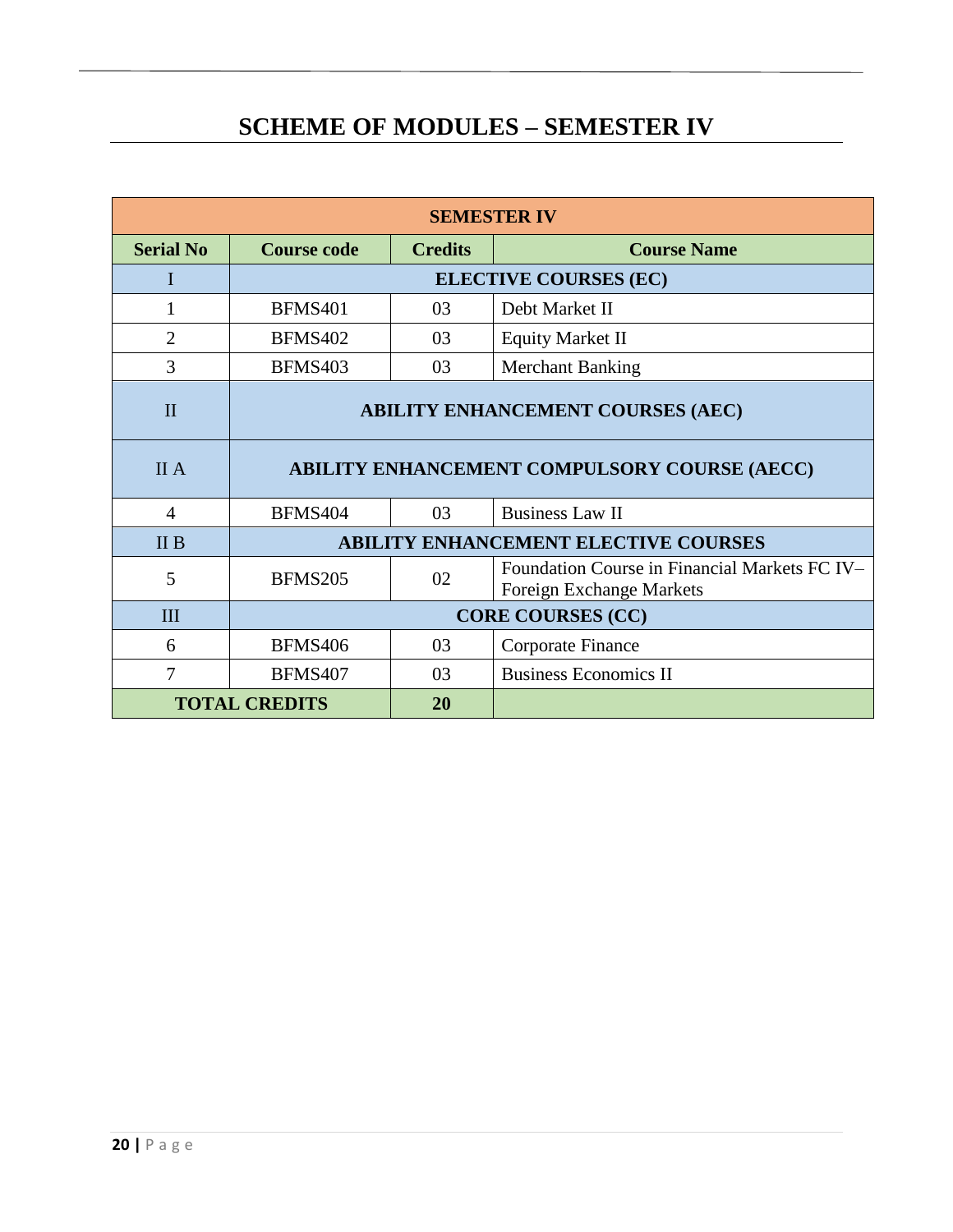## **1. Debt Market II**

## **COURSE CODE: BFMS401 COURSE CREDIT: 03**

| Sr. No       | <b>Modules/Units</b>                                                                                                                                                                                                                                       | <b>No. of Lectures</b> |
|--------------|------------------------------------------------------------------------------------------------------------------------------------------------------------------------------------------------------------------------------------------------------------|------------------------|
| $\bf{I}$     | <b>Basic Concepts of Fixed Income Securities</b>                                                                                                                                                                                                           |                        |
|              | <b>Features of Fixed Income Securities</b><br>a.<br>b. Risk and Return Analysis in Fixed Income Securities<br>c. Type of Fixed Income Securities including hybrid<br>instruments.                                                                          | 10                     |
| $\mathbf{I}$ | <b>Pricing of Fixed Income Securities</b>                                                                                                                                                                                                                  |                        |
|              | Valuation of fixed income securities including option<br>a.<br>embedded bonds.<br>b. Duration: Macaulay Duration, Modified Duration, Effective<br>Duration, Money Duration, Price Value of Basis Point<br>c. Convexity                                     | 20                     |
| Ш            | <b>Tracking Fixed Income Markets</b>                                                                                                                                                                                                                       |                        |
|              | Tracking bond markets<br>a.<br>The bond trader's arsenal of economic indicators – Inflation,<br>$h_{-}$<br>Monetary policy, Government deficits, Currency valuation<br>c. The subprime crisis and the role of debt markets in the crisis<br>- Then and now | 15                     |
| IV           | <b>Portfolio Management- Fixed Income</b>                                                                                                                                                                                                                  |                        |
|              | a. Fixed Income Portfolio Management- Domestic and<br>International<br>b. Bond portfolio management strategies - Active, passive,<br>neutral strategy<br>c. Roles of Fixed Income Securities in Total Portfolio<br>Management                              | 15                     |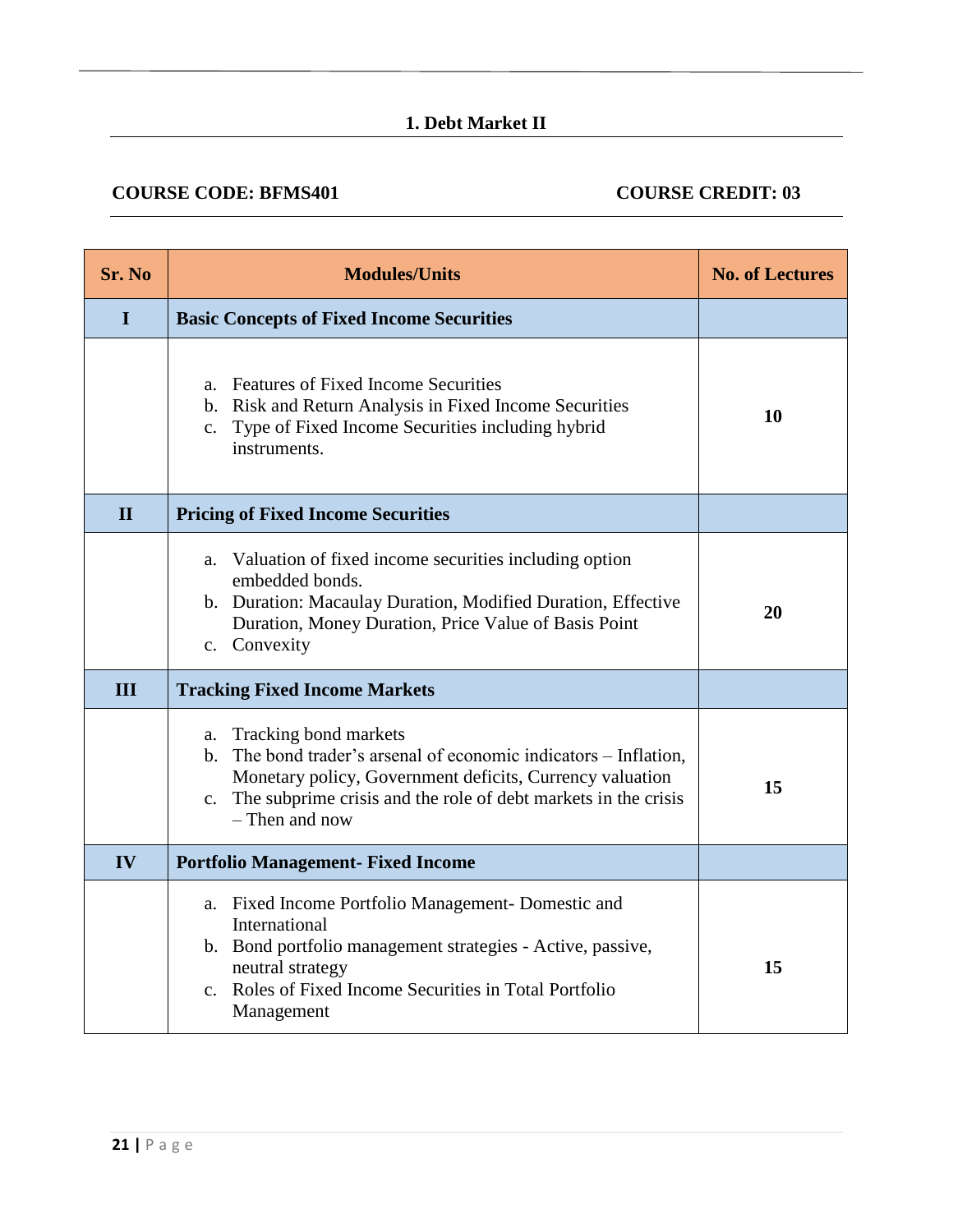- Bhardwaj, Gautam, The Future of India's Debt Market, Tata McGraw Hill.
- Suryanarayan, Debt Market, ICFAI Publication Press.
- Fabozzi, Frank, Fixed Income Analysis Workbook, John Wiley & amp; Sons
- Shah, Ajay, Thomas, Sushan and Gorham, Michael, Indian Financial Markets, Elsevier, USA
- FIMMDA-NSE Debt Market (Basic) Module, Workbook from NSE.
- Dun and Bradstreet, Fixed Income Securities, Tata McGrawHill.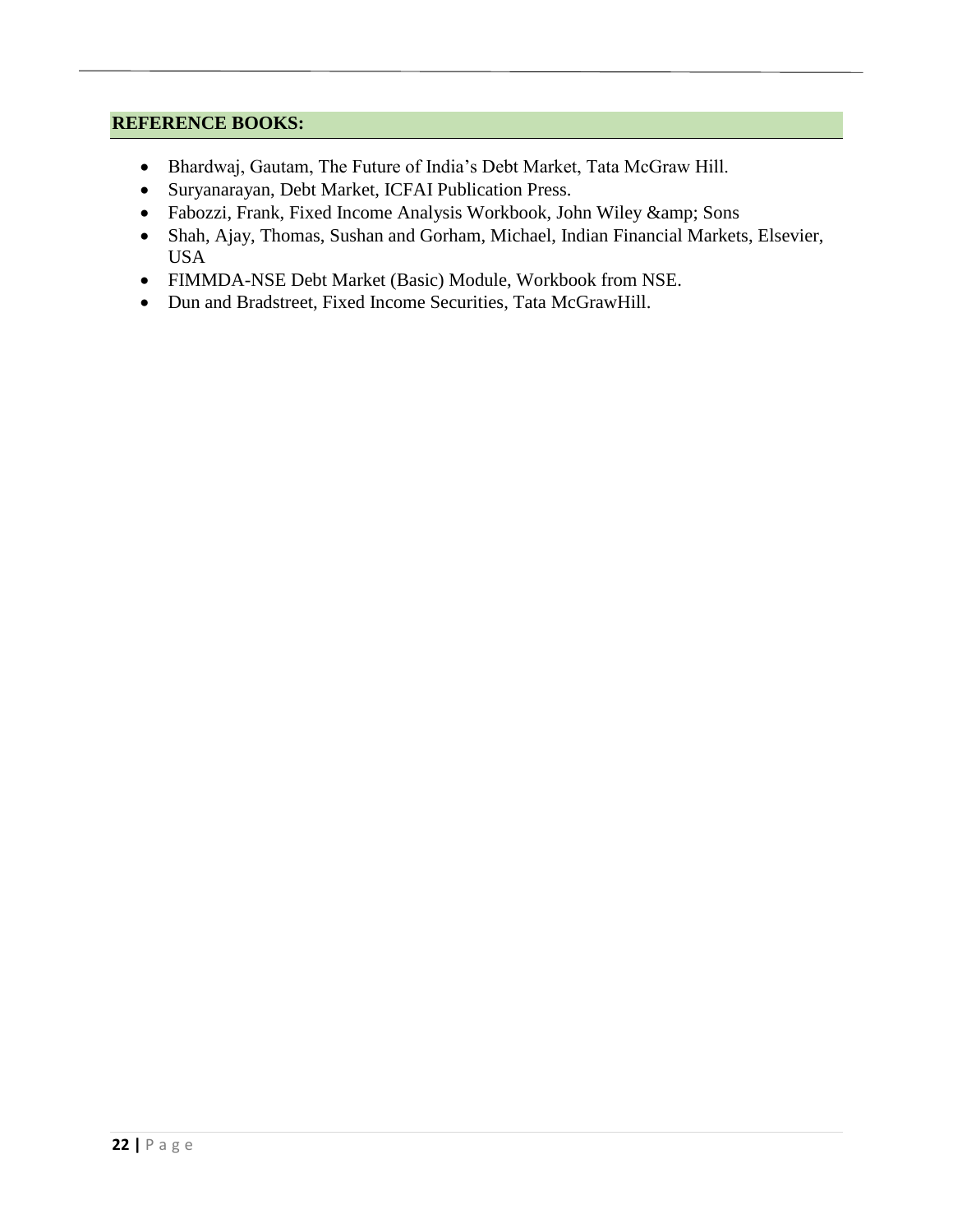# **2. Equity Market II**

## **COURSE CODE: BFMS402** COURSE CREDIT: 03

| Sr. No       | <b>Modules/Units</b>                                                                                                                                                                                                                                                                                                                                          | <b>No of Lectures</b> |
|--------------|---------------------------------------------------------------------------------------------------------------------------------------------------------------------------------------------------------------------------------------------------------------------------------------------------------------------------------------------------------------|-----------------------|
| $\mathbf I$  | <b>Developments in the Indian Equity Market</b>                                                                                                                                                                                                                                                                                                               |                       |
|              | a. Domestic savings $&$ investments<br>b. Disinvestments, FDI & Foreign Institutional Investment<br>(FII)<br>c. Role of Retail Investors<br>d. Share Price & Share Price Volatility, India VIX                                                                                                                                                                | 10                    |
| $\mathbf{I}$ | <b>Valuation of Equities - Fundamental Analysis</b>                                                                                                                                                                                                                                                                                                           |                       |
|              | Meaning, Components and Process<br>a.<br>b. Factors affecting Share Prices<br>c. Macro Economic factors<br>Market related factors<br>$d_{-}$<br>e. Case Study                                                                                                                                                                                                 | 15                    |
| Ш            | <b>Statistical Analysis of Share price movement and Valuation</b>                                                                                                                                                                                                                                                                                             |                       |
| IV           | a. Balance sheet valuation (Numerics)<br>b. Dividend discount model (zero growth, constant growth<br>& multiple growth) (Numerics)<br>c. Calculating Share Price using Walters Model, Gordon's<br>model and Modigliani Miller model<br>d. Relative Valuation Models - Price earning model,<br>EV/EBIDTA, and EV/Revenue<br><b>Dealings in Stock Exchanges</b> | 20                    |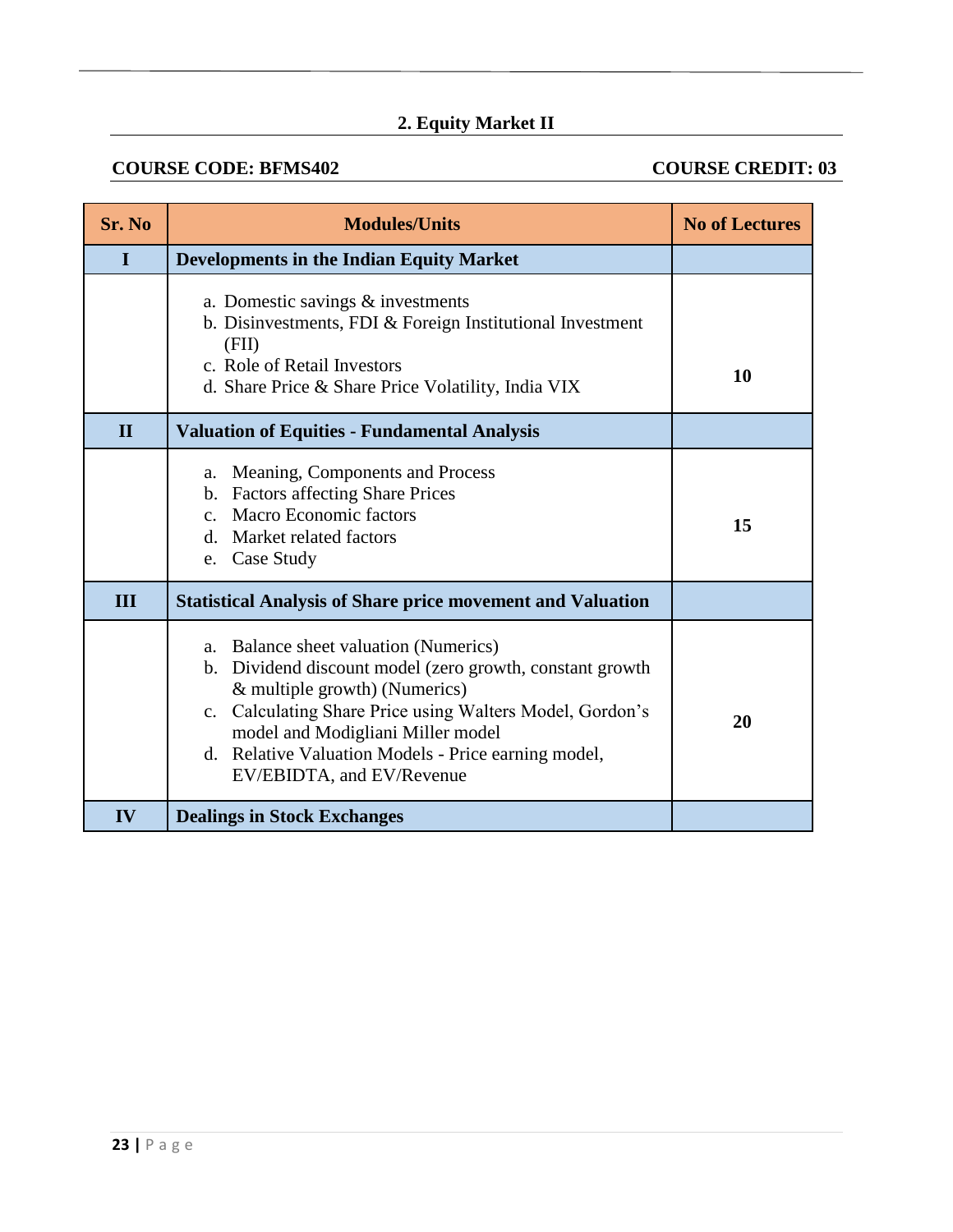| e. Procedure for buying $&$ selling shares in Indian and<br>Foreign stock market<br>Screen Based Trading Systems: NEAT and BOLT<br>f.<br>g. Clearing & Settlement<br>h. Risk Management |
|-----------------------------------------------------------------------------------------------------------------------------------------------------------------------------------------|
|-----------------------------------------------------------------------------------------------------------------------------------------------------------------------------------------|

- Equity Markets in India- Shveta singh & P K Jain
- Equity and Debt Markets- Hardeep Kaur
- An Introduction to Equity Markets- David Dasey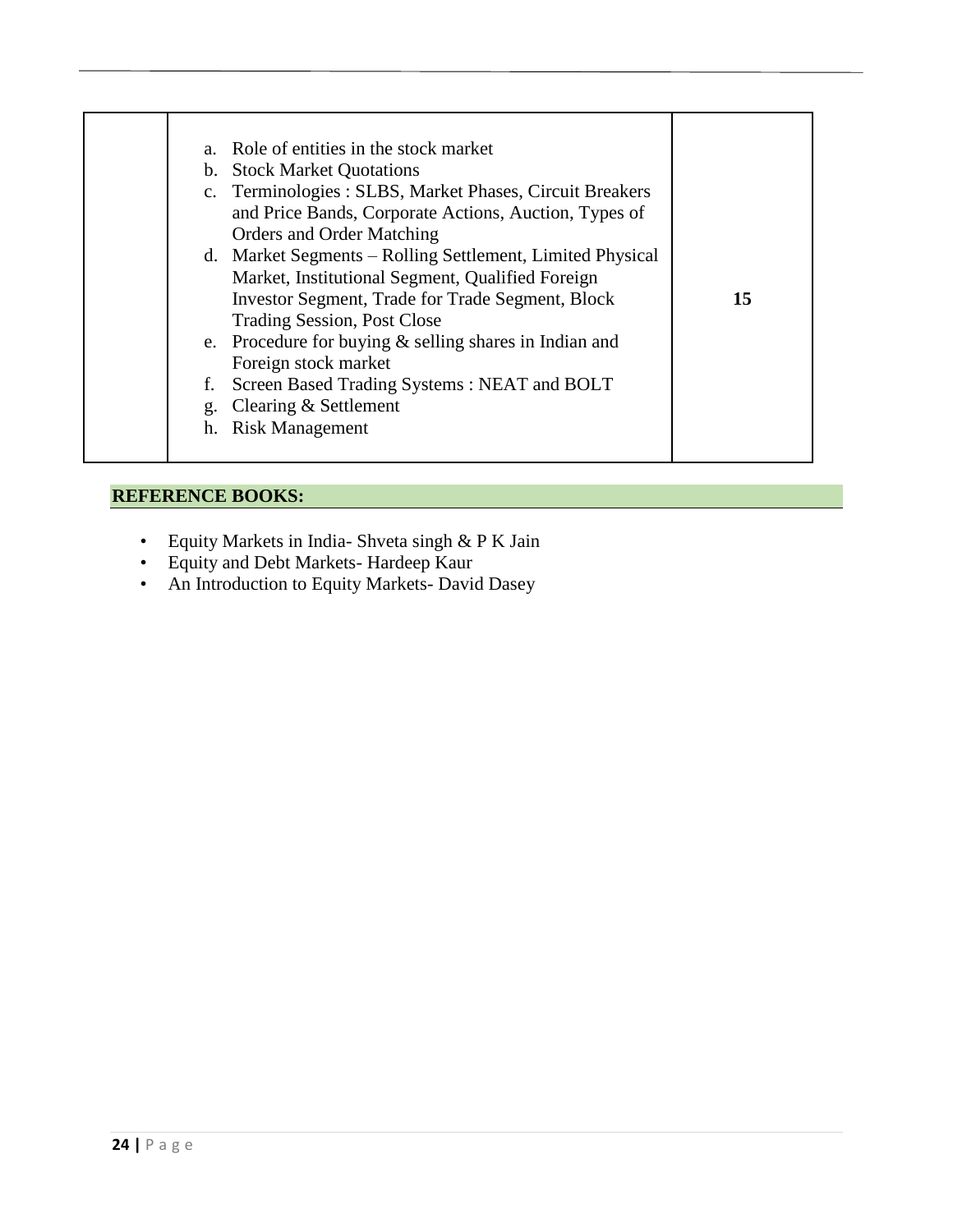# **3. Merchant Banking**

## **COURSE CODE: BFMS403** COURSE CREDIT: 03

| <b>Sr. No.</b> | <b>Module</b>                                                                                                                                                                                                                                                                                                                                                                                                                                                                                                                                                        | <b>Number of lectures</b> |
|----------------|----------------------------------------------------------------------------------------------------------------------------------------------------------------------------------------------------------------------------------------------------------------------------------------------------------------------------------------------------------------------------------------------------------------------------------------------------------------------------------------------------------------------------------------------------------------------|---------------------------|
| $\mathbf I$    | <b>Introduction to Merchant Banking</b>                                                                                                                                                                                                                                                                                                                                                                                                                                                                                                                              |                           |
|                | Introduction to Merchant banking, Importance, need, functions,<br>Merchant banking services - Project counselling, Loan<br>syndication and Corporate counselling; Pre-issue merchant<br>banking activities - Obtaining stock exchange approvals, action as<br>per SEBI guide lines, Finalizing the appointments with -<br>manager/advisers, Underwriters, Brokers, Bankers, Advertising<br>agency, Drafting and approval of prospectus; Post-issue merchant<br>banking activities - Issue subscription, Allotment of shares,<br>Refunds, Periodical reports to SEBI. | 15                        |
| $\mathbf{I}$   | <b>Initial Public Offering (IPO)</b>                                                                                                                                                                                                                                                                                                                                                                                                                                                                                                                                 |                           |
|                | Initial Public Offering - Issuance Process, Role of registrar, SEBI<br>guidelines for IPO eligibility, IPO grading, Draft Red Herring<br>Prospectus (DRHP), Listing agreement, Pricing the issue, Book<br>building process, Allotment; SEBI Guidelines in Drafting the<br>Offer Document; Pre and Post launch activities in IPO, SEBI<br>Guidelines on QIP, Rights and Bond Issues                                                                                                                                                                                   | 15                        |
| III            | <b>Issue of DRs, ADRs and CPs</b>                                                                                                                                                                                                                                                                                                                                                                                                                                                                                                                                    |                           |
|                | Types and Process of Issuing of Depository Receipts (DRs) -<br>American Depository Receipts (ADRs), Global Depository<br>Receipts (GDRs), European Depository Receipts (EDRs), Indian<br>Depository Receipts (IDRs), ADR structure and norms, Indian<br>Depository Receipts (IDRs) and Guidelines; Procedure for issue<br>of Commercial Paper – Credit Rating, Redemption process.                                                                                                                                                                                   | 15                        |
| IV             | <b>Issue of Bond and Debentures</b>                                                                                                                                                                                                                                                                                                                                                                                                                                                                                                                                  |                           |
|                | Procedure for Issue of Bond and Debentures, Foreign currency<br>convertible bonds<br>Merger & Acquisition: Concept, Types and Role of Merchant<br>Bankers, SEBI (Substantial Acquisition of Shares and<br>Takeovers) Regulations, 2011                                                                                                                                                                                                                                                                                                                               | 15                        |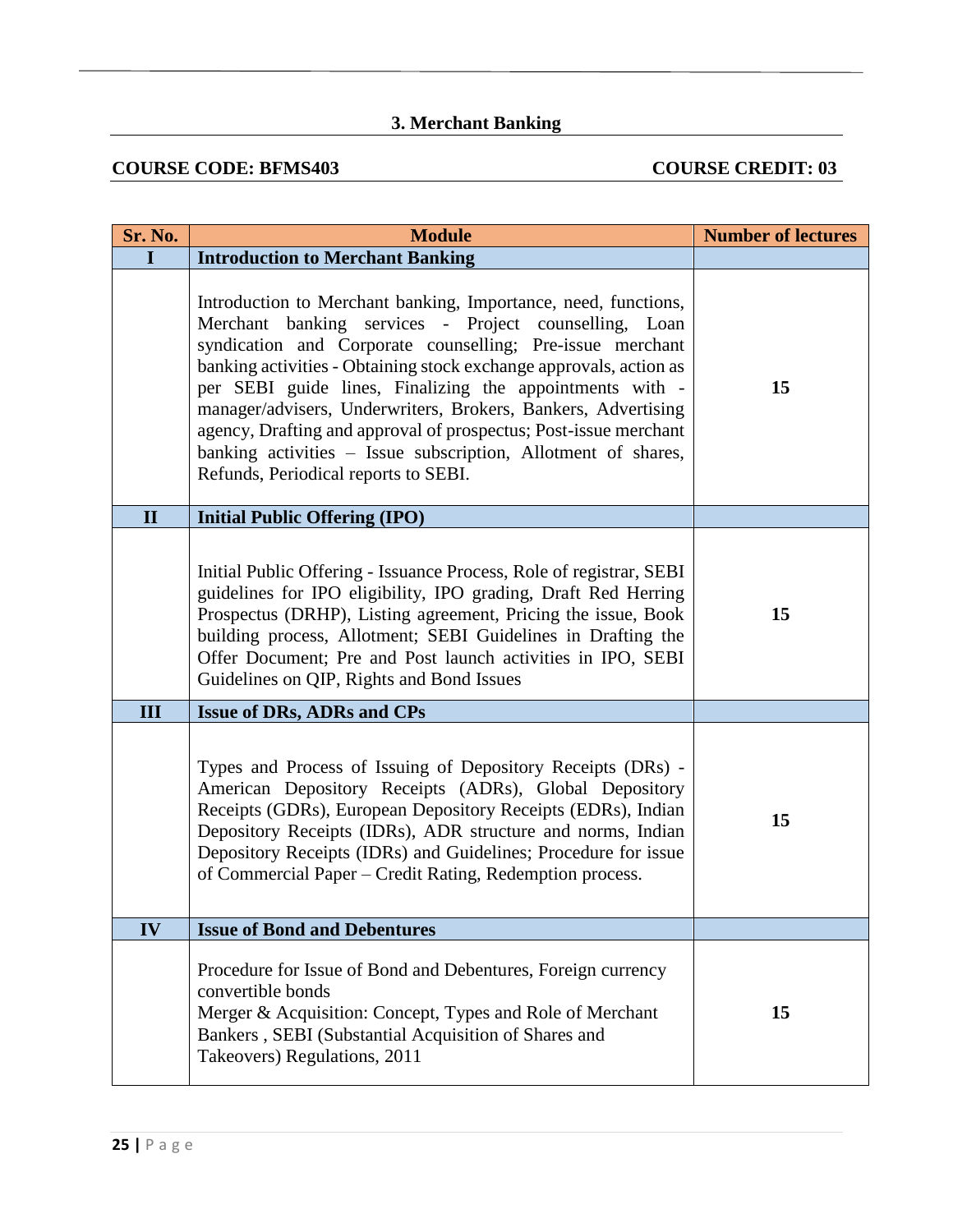### **REFERENCES:**

- A Manual of Merchant Banking: J.C.Verma : Bharath Publishing House, New Delhi,
- Merchant Banking: H R Machiraju : New Age International Publishers
- Merchant Banking and Financial Services : Madhu Vij and Swati Dhavan: Tata Mc Graw Hill
- Merchant Banking and Financial Services: S Guruswamy: Tata McGraw Hill
- Emerging Scenario of Financial Services: E.Gordon, K.Natarajan, Himalaya Publishing House, Mumbai.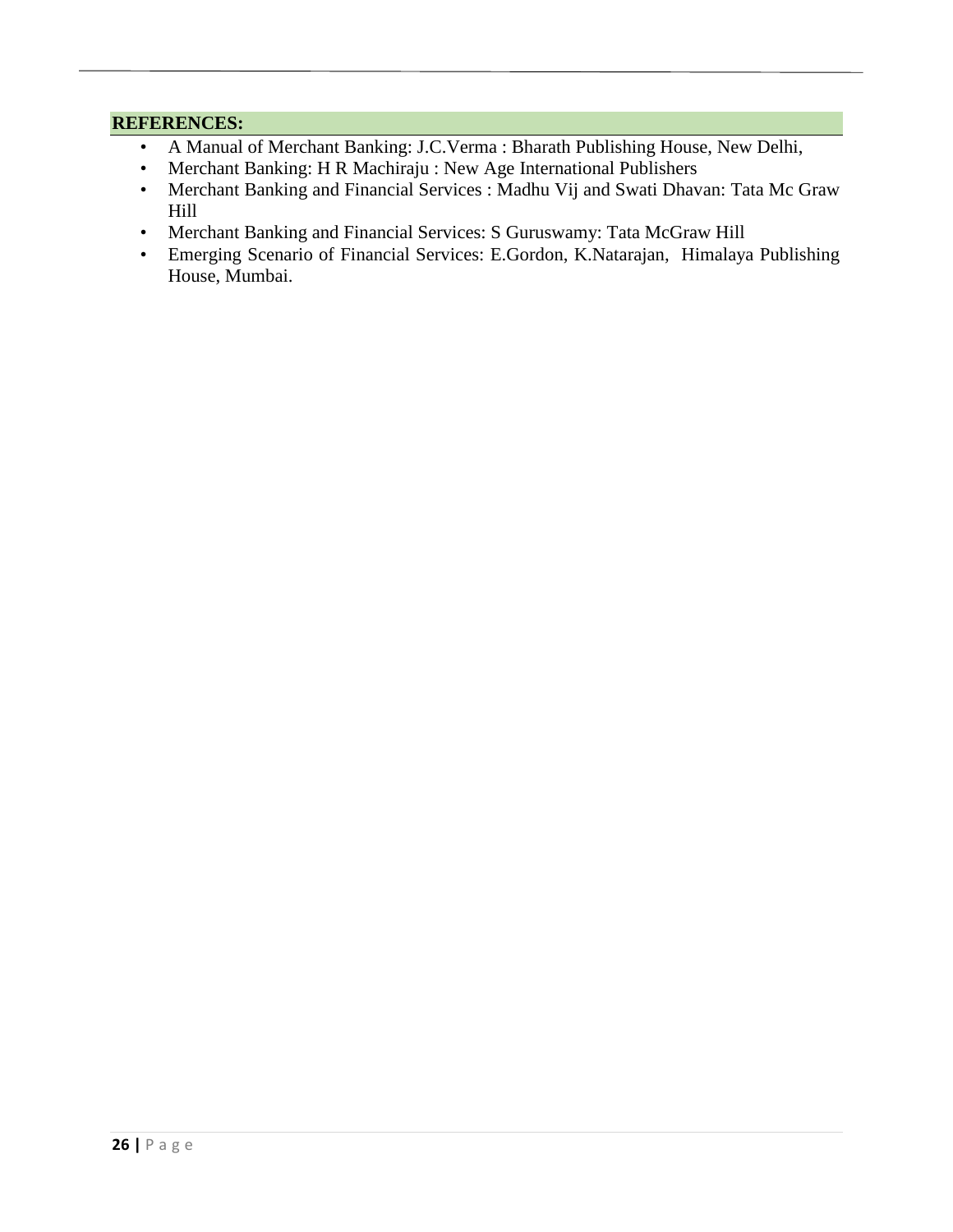## **4. Business Law II**

### **COURSE CODE: BFMS404** COURSE CREDIT: 03

| Sr. No.      | <b>Modules/Units</b>                                                                                                                                                                                                                                                                                                                                                                                                                                                                                                                                                                                                                                                                                                                                                                                                                                                                                                                                                                                                        | <b>No of lectures</b> |
|--------------|-----------------------------------------------------------------------------------------------------------------------------------------------------------------------------------------------------------------------------------------------------------------------------------------------------------------------------------------------------------------------------------------------------------------------------------------------------------------------------------------------------------------------------------------------------------------------------------------------------------------------------------------------------------------------------------------------------------------------------------------------------------------------------------------------------------------------------------------------------------------------------------------------------------------------------------------------------------------------------------------------------------------------------|-----------------------|
| $\mathbf I$  | The Companies Act, 2013 & The Companies (Amendment)<br><b>Act 2020 &amp; Relevant Rules</b>                                                                                                                                                                                                                                                                                                                                                                                                                                                                                                                                                                                                                                                                                                                                                                                                                                                                                                                                 |                       |
|              | <b>Nature, Feature. Incorporation of Companies:</b><br>Characteristics of a company (advantages & advantages).<br>Lifting the corporate veil. Formation of a company. Effect of<br>registration and consequences of non-registration.<br>Classification of company.<br><b>Memorandum of Association and Articles of Association:</b><br>Meaning and definition of MOA. Contents of MOA. Alteration<br>of MOA. Object clause and the doctrine of ultra vires. Articles<br>of Association. Alteration of AOA. Distinction between MOA<br>& AOA. Effects of MOA. Doctrine of constructive notice.<br>Doctrine of indoor management or Turquand rule.<br>Membership of a company and register of members:<br>Meaning and definition of member. Acquisition of<br>membership. Who can become a member? Termination or<br>cessation of membership. Rights and liabilities of member.<br>Meetings: Board of directors meetings. Annual general<br>meeting. Extra-ordinary general meeting. Meetings by tribunal.<br>Class meeting. | 20                    |
| $\mathbf{I}$ | A. The Companies Act, 2013 & The Companies<br>(Amendment) Act, 2020 & Relevant Rules and<br><b>B.The Limited Liability Partnership, 2008</b>                                                                                                                                                                                                                                                                                                                                                                                                                                                                                                                                                                                                                                                                                                                                                                                                                                                                                |                       |
|              | A .The Companies Act, 2013 & The Companies<br>(Amendment) Act, 2020 & Relevant Rules<br><b>Directors:</b> Qualifications and disqualifications of directors.<br>Appointment of directors. Director Identification Number.<br>Legal position of director. Duties and powers of the directors.<br>Key managerial personnel.<br><b>Compromises, arrangements &amp; amalgamations:</b> Power to<br>compromise or make arrangements with creditors and<br>members. Power of Tribunal to enforce compromise or<br>arrangement. Mergers and amalgamation of companies. Power<br>to acquire shares of shareholders dissenting from scheme or<br>contract approved by majority. Purchase of shares of minority<br>holding. Power of Central Government to provide for<br>amalgamation of companies in public interest. Registration of<br>offer of schemes involving transfer of shares. Preservation of                                                                                                                             | 12                    |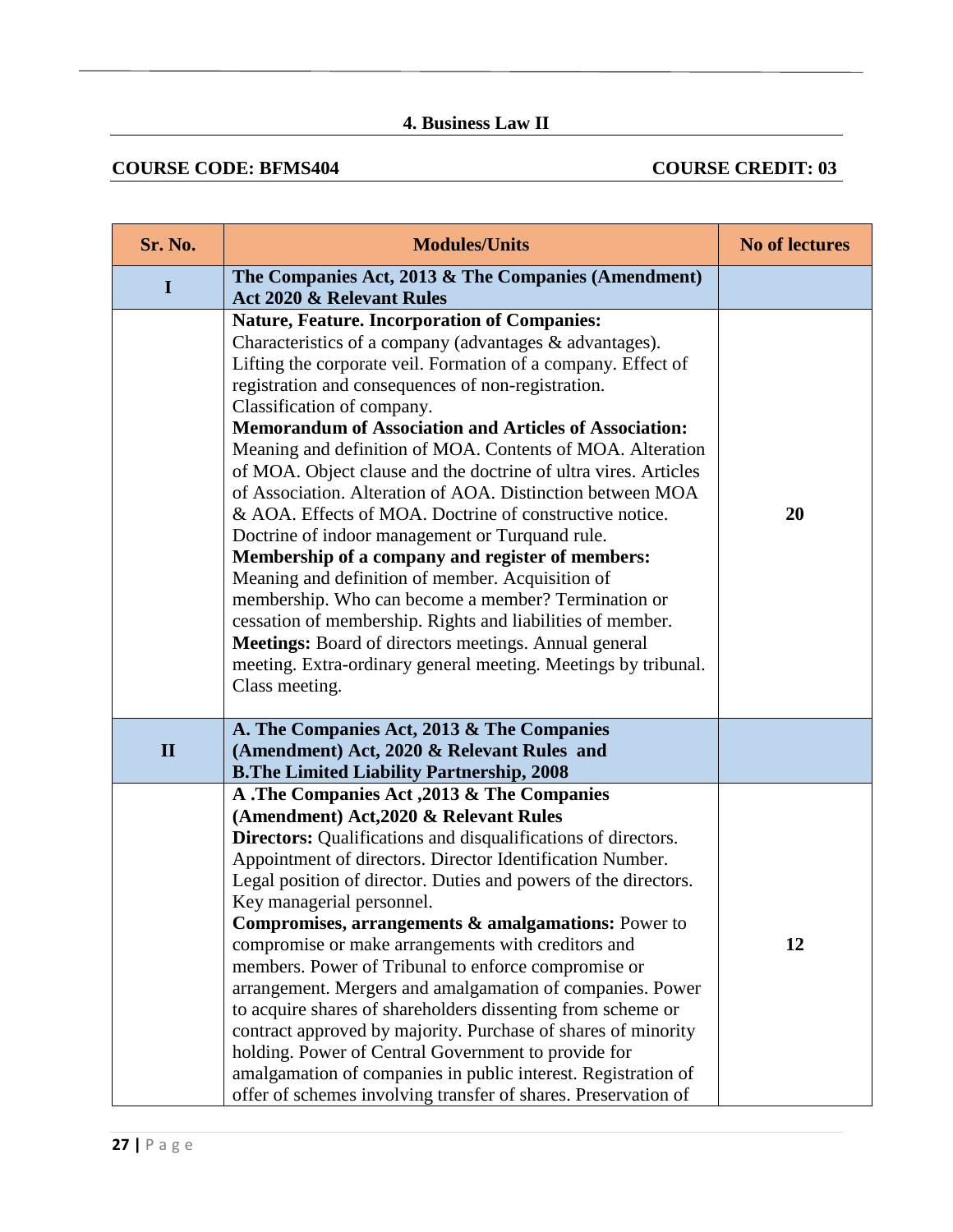|     | books and papers of amalgamated companies. Liability of                                                                       |    |
|-----|-------------------------------------------------------------------------------------------------------------------------------|----|
|     | officers in respect of offences committed prior to merger,                                                                    |    |
|     | amalgamation. Liability of officers in respect of offences                                                                    |    |
|     | committed prior to merger, amalgamation.                                                                                      |    |
|     | Prevention of oppression and mismanagement: Application to                                                                    |    |
|     | tribunal in case of oppression etc. Power of tribunal.                                                                        |    |
|     | Consequence of termination or modification of agreements.                                                                     |    |
|     | Class actions.                                                                                                                |    |
|     | <b>B. The Limited Liability Act, 2008</b>                                                                                     |    |
|     | Nature of LLP: Salient features of LLP. Definitions. Nature of                                                                |    |
|     | LLP. Advantages and disadvantages of LLP. Procedure for                                                                       |    |
|     | incorporation. Conversion of LLP. Distinction between LLP                                                                     |    |
|     | and other forms of businesses.                                                                                                |    |
|     | Effect and Limitation of LLP and its Partners: Liability of a<br>partner. Liability of LLP. Holding out. Liability in case of |    |
|     | fraud. Whistle blowing. Winding up and dissolution of LLP.                                                                    |    |
|     |                                                                                                                               |    |
| III | <b>Intellectual Property Rights (IPR)</b>                                                                                     |    |
|     | Concept of IPR in India: Concept of IPR. Nature of IPR.                                                                       | 12 |
|     | Patent. Copyright. Trademark                                                                                                  |    |
|     | A. Securities Contract Regulation Act, 1956, Securitization                                                                   |    |
|     | & Reconstruction Of Financial Assets And Enforcement Of                                                                       |    |
| IV  | <b>Security Interest Act, 2002</b>                                                                                            |    |
|     | <b>B. Securities And Exchange Board Of India (Listing</b>                                                                     |    |
|     |                                                                                                                               |    |
|     | <b>Obligations And Disclosure Requirements) Regulations,</b>                                                                  |    |
|     | 2015 & Amendment 2018                                                                                                         |    |
|     | <b>Securities Contract Regulation Act, 1956 (SCRA):</b>                                                                       |    |
|     | Preamble and objectives. Applicability and non-applicability of                                                               |    |
|     | the Act. Definitions. Types of contract in securities.                                                                        |    |
|     | Recognised stock exchange and de-recognition of stock                                                                         |    |
|     | exchange. Corporatisation and demutualisation of stock                                                                        |    |
|     | exchange. Powers of recognised stock exchange. Listing and                                                                    |    |
|     | delisting of securities. Procedure and powers of Securities                                                                   |    |
|     | Appellate Tribunal.                                                                                                           |    |
|     | <b>Securitization &amp; Reconstruction Of Financial Assets And</b>                                                            | 16 |
|     | <b>Enforcement Of Security Interest Act, 2002(SARFAESI):</b><br>Salient features of Act. Objectives. Definitions. Non-        |    |
|     | applicability of the Act. Registration of Asset Reconstruction                                                                |    |
|     | Company and cancellation of registration. Procedure for                                                                       |    |
|     | acquisition of rights or interest in financial assets. Asset                                                                  |    |
|     | reconstruction. Manner and effect of takeover of management.                                                                  |    |
|     | Offences & penalties.                                                                                                         |    |
|     | <b>Securities And Exchange Board Of India (Listing</b>                                                                        |    |
|     | <b>Obligations And Disclosure Requirements)</b><br>Regulations, 2015 & Amendment 2018                                         |    |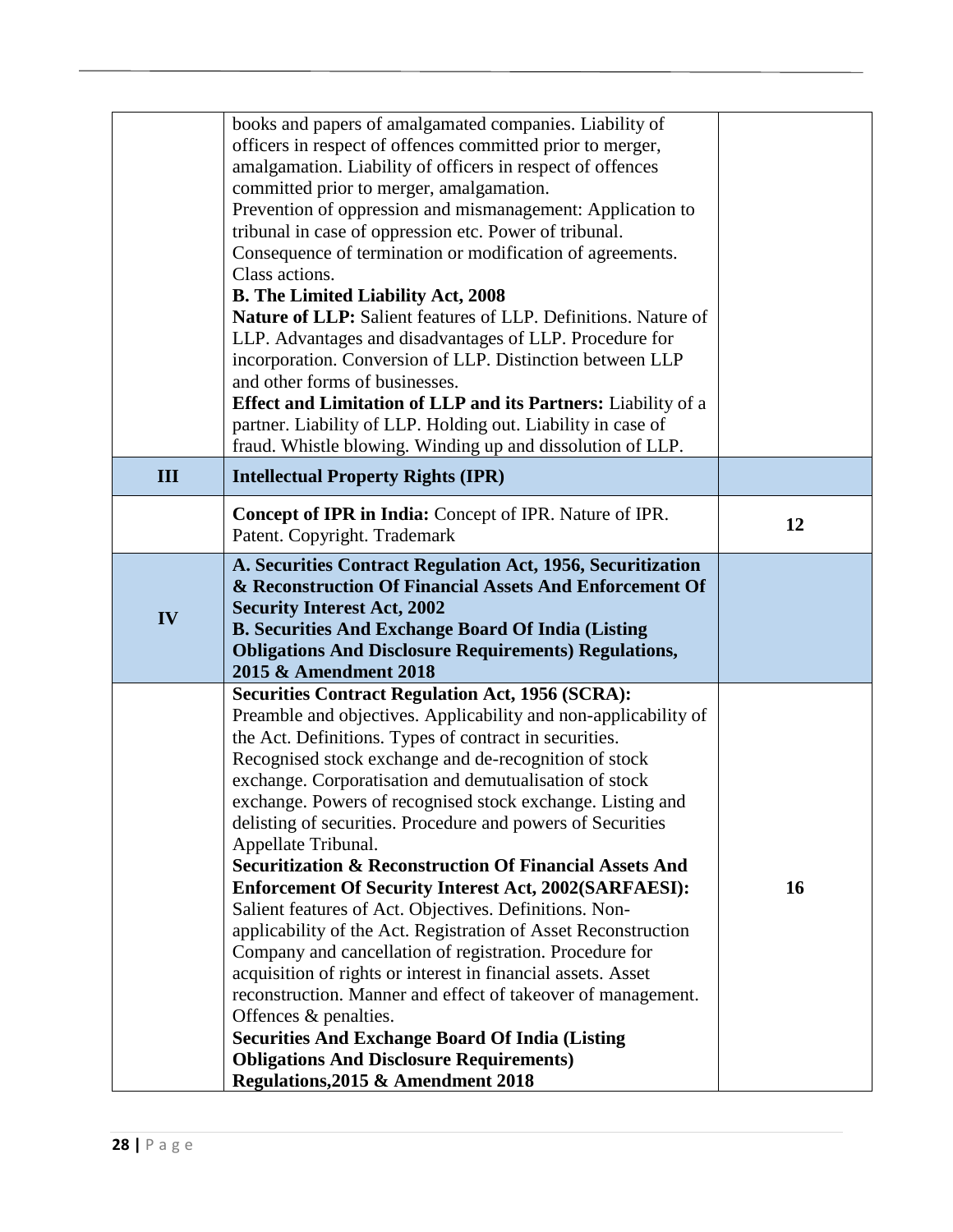| <b>Principles Governing Disclosures And Obligations Of</b>           |  |
|----------------------------------------------------------------------|--|
| <b>Listed Entity: Definitions. Applicability. Common obligations</b> |  |
| of listed entities.                                                  |  |
| Obligations of listed entity, which has listed its specified         |  |
| securities: Definitions. Applicability. Board of Directors.          |  |
| Committees. Corporate governance. Requirements with respect          |  |
| to subsidiary of listed entity. Obligation with respect to           |  |
| independent director. Obligation with respect to employees.          |  |
| Annual report. Miscellaneous provisions                              |  |

- Guide to Companies Act-A. Ramaiya
- The Companies Act-Institute of Companies Secretaries in India
- Limited Liability Partnership-Law & Practice- Sanjiv Agarwal & Rohini Aggarawal
- Bharat's Law & Practice of Limited Liability Partnership- Dr. D.K.Jain & Ishan Jain
- Intellectual Property in India- B.C.Wadhera
- Law relating to IPR- Ahuja
- Securities Exchange Board of India ( Listing Obligations and Disclosure) Regquirements, A handbook- Dr. K.R. Chandrate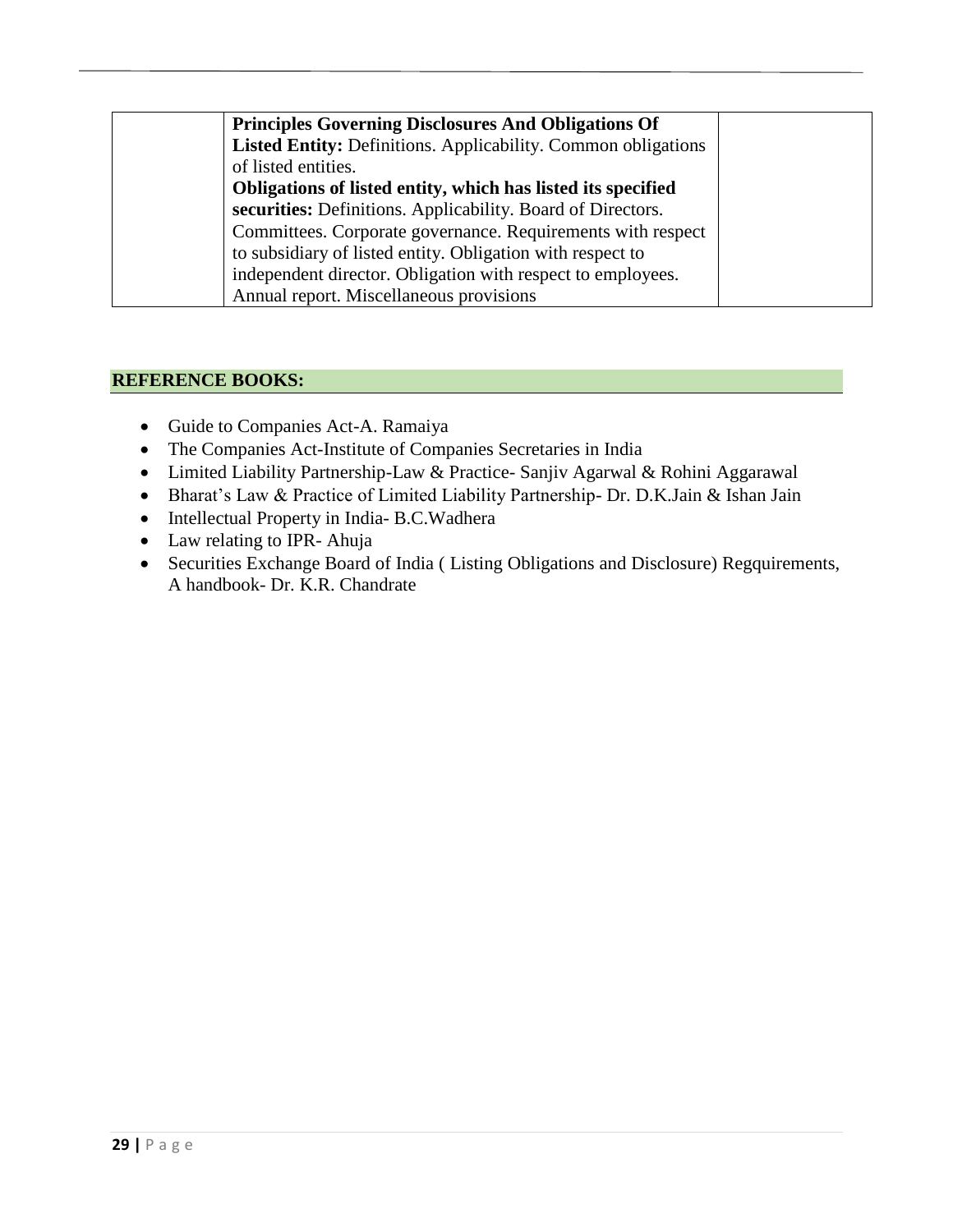### **5. Foundation Course in Financial Markets FC IV– Foreign Exchange Markets**

### **COURSE CODE: BFMS405 COURSE CREDIT: 02**

| <b>Sr. No</b> | <b>Modules/Units</b>                                                                                                                                                                                                                                                                                                                                                                                                                                                                                                                                                                                                                                                                                                                                                              | <b>No of Lectures</b> |
|---------------|-----------------------------------------------------------------------------------------------------------------------------------------------------------------------------------------------------------------------------------------------------------------------------------------------------------------------------------------------------------------------------------------------------------------------------------------------------------------------------------------------------------------------------------------------------------------------------------------------------------------------------------------------------------------------------------------------------------------------------------------------------------------------------------|-----------------------|
| I             | <b>Foreign Exchange Market: An Introduction</b>                                                                                                                                                                                                                                                                                                                                                                                                                                                                                                                                                                                                                                                                                                                                   |                       |
|               | a. Balance of Payments: Concept, Structure, Current<br>Account Deficit, Adjustment of imbalance, Balance of<br>Trade<br>b. Introduction to FOREX Markets, Structure of FOREX<br>Markets, Major traded currencies<br>c. Evolution of foreign exchange: Gold Standard System,<br>Bretton Woods System, Flexible Exchange Rate Regimes<br>- 1973 to Present, Current Exchange Rate Arrangements,<br>European Monetary System, Fixed & Flexible Exchange<br>Rate System,<br>d. Currency Appreciation, Depreciation and Devaluation<br>e. Market Participants: Banks and Financial Institutions,<br>Merchants, other customers, speculators and hedgers,<br>Central Bank, Forex dealers and market makers and<br>brokers, Authorized Dealers<br>FOREX – trading and SWIFT Robots<br>f. | 10                    |
| $\mathbf{I}$  | <b>Introduction to Indian Foreign Exchange Market and Euro</b><br><b>Currency Markets</b>                                                                                                                                                                                                                                                                                                                                                                                                                                                                                                                                                                                                                                                                                         |                       |
|               | a. Introduction to Euro Currency Market, Origin of Euro<br>Currency Market, Euro Bond Market, Types of Euro<br>Bonds, Innovation in the Euro Bond Markets, Competitive<br>Advantages of Euro Banks, Control & Regulation of Euro<br>Bond Market, Concept of Offshore Banking<br>b. Regulation in Indian Forex Market, FERA vs FEMA,<br>Role of FEDAI<br>c. Pre-liberalization Exchange Rate Regime in India and<br>Hawala market, Currency convertibility in Current and<br>Capital account.<br>d. Role of RBI in the forex market<br>e. Dealing Room Operations                                                                                                                                                                                                                  | 15                    |
| III           | Operational aspects of foreign exchange market and foreign<br>exchange contracts                                                                                                                                                                                                                                                                                                                                                                                                                                                                                                                                                                                                                                                                                                  |                       |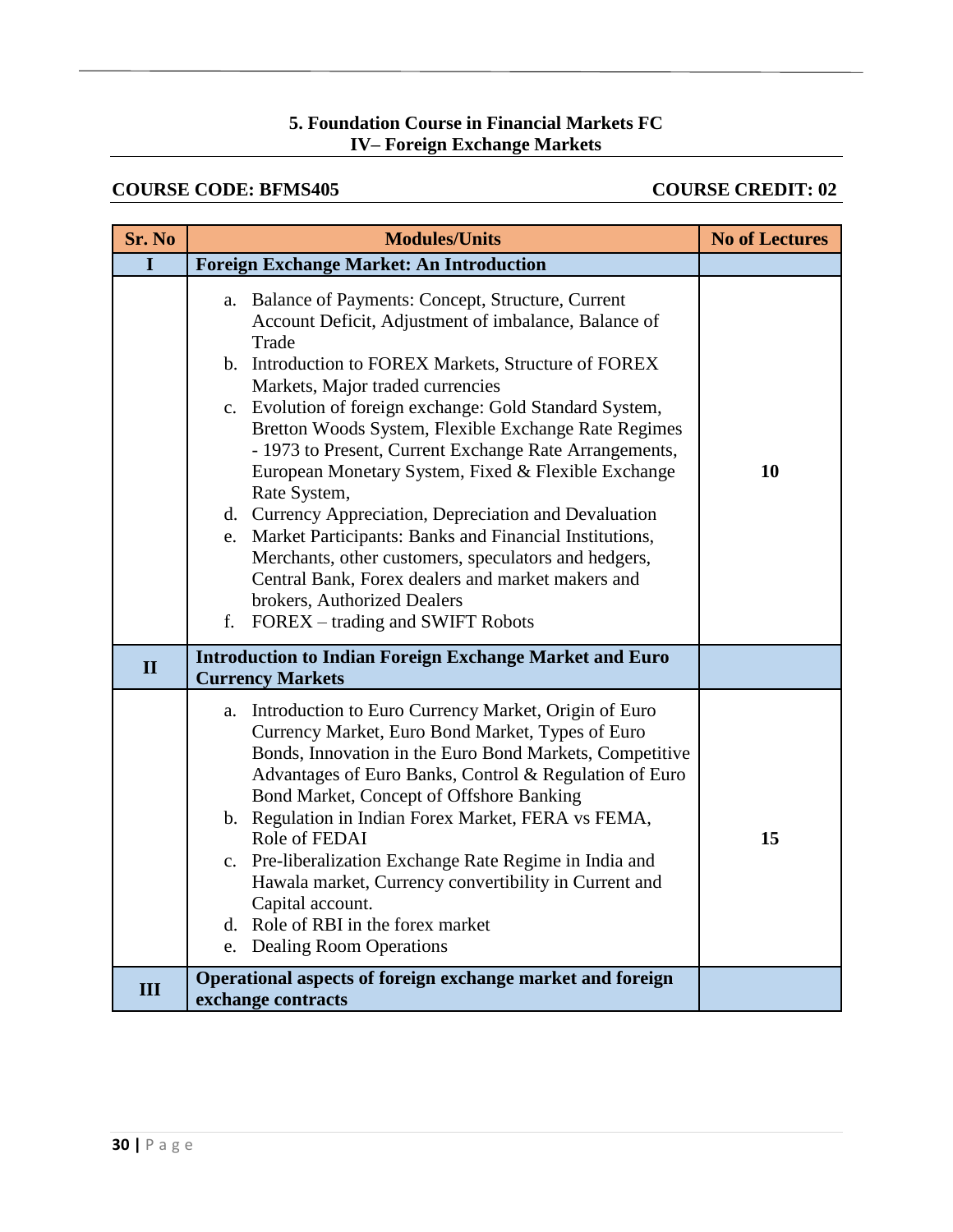|    |                | a. Types of Exchange Rates                                 |    |
|----|----------------|------------------------------------------------------------|----|
|    | $\mathbf{b}$ . | <b>Exchange Rate Quotations</b>                            |    |
|    | $C_{\bullet}$  | Arbitrage- Geographical and triangular                     |    |
|    |                | d. Foreign Exchange Contracts: Spot and Forward Contracts  |    |
|    |                | Cash, Tom, Spot trading, Trade Date, Settlement date       |    |
|    | e.             | Interest Rate and Purchasing Power Parity Theory           | 15 |
|    | f.             | Borrowing and Lending Decisions                            |    |
|    | g.             | Factors affecting Forex rates                              |    |
|    | h.             | <b>Exchange Rate Determination and Forecasting</b>         |    |
| IV |                | <b>Foreign Exchange Arithmetic and Risk Management</b>     |    |
|    |                | a. Direct Rate, Indirect Rate and Cross Rate Arbitrage-    |    |
|    |                | Geographical and triangular                                |    |
|    |                | Interest Rate-spot Contracts, forward contracts and        |    |
|    |                | <b>SWAP Points (Numerics)</b>                              |    |
|    |                | b. Introduction to Forex Trading in India Currency Futures |    |
|    |                | and Options Contracts, Markets & the Trading Process,      |    |
|    |                | Interest Rate Futures, Currency Options in India,          | 20 |
|    |                | <b>Currency Swaps</b>                                      |    |
|    |                | c. Risk Management in Foreign Exchange Market-Types of     |    |
|    |                | Risk, Methods to manage risk in forex market               |    |

- Foreign Exchange Market- Dun and Bradstreet
- International Financial Markets and Foreign Exhange- Shashi K Gupta and Parneet Ranjgi
- A Foreign Exchange Primer: Shani Shamah: Wiley
- Understanding the Foreign Exchange Markets: M R Prashant/Pawan Kumar
- Avadhanam/Jayaditya Sharma Korada:LAP Lambers Academic Publishers
- Foreign Exchange:A Practical guide to FX Markets: Weithers Timothy M Weithers: Wiley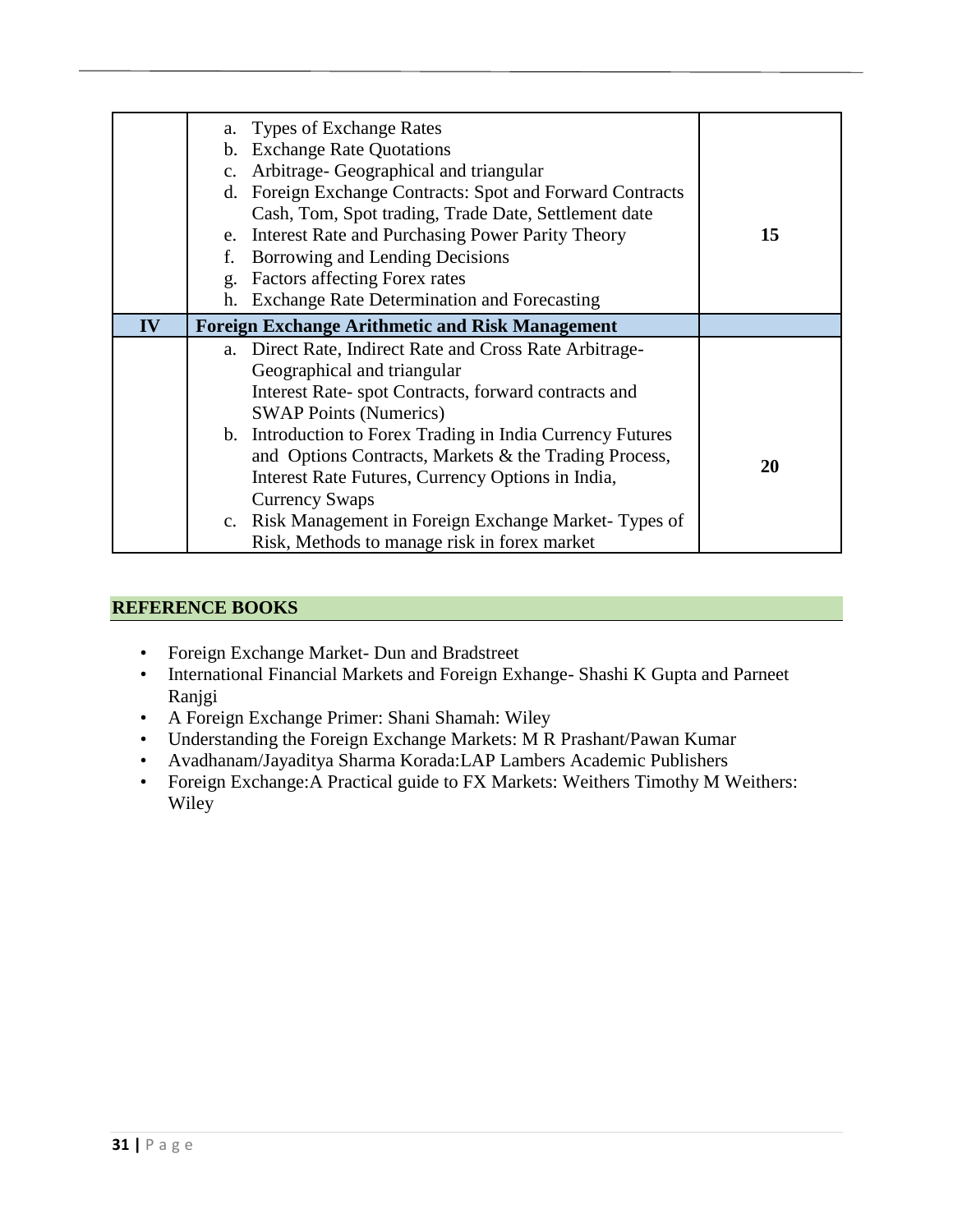# **6. Corporate Finance**

## **COURSE CODE: BFMS406 COURSE CREDIT: 03**

| Sr. No       | <b>Modules/Units</b>                                                                                                                                                                                                                                                                                                                                                                                                                                                                | <b>No of Lectures</b> |
|--------------|-------------------------------------------------------------------------------------------------------------------------------------------------------------------------------------------------------------------------------------------------------------------------------------------------------------------------------------------------------------------------------------------------------------------------------------------------------------------------------------|-----------------------|
| I            | <b>Corporate Finance- an overview</b>                                                                                                                                                                                                                                                                                                                                                                                                                                               |                       |
|              | Function of Finance in a business enterprise<br>a.<br>Emergence of corporate finance as an integral part of<br>$\mathbf{b}$ .<br>business finance<br>c. Need for professional approach in managing corporate<br>finance<br>d. Role and functions of a Corporate Financial Manager<br>e. Requirements of an efficient Corporate Financial Manager                                                                                                                                    | 10                    |
| $\mathbf{I}$ | <b>Planning the corporate Financial Activities</b>                                                                                                                                                                                                                                                                                                                                                                                                                                  |                       |
|              | a. Sources of Capital<br>b. Cost of Capital<br>Theories of Capitalization - Over, Under and Watered<br>c.<br>Capitalization<br>d. Break even analysis                                                                                                                                                                                                                                                                                                                               | 15                    |
| III          | <b>Capital Structure</b>                                                                                                                                                                                                                                                                                                                                                                                                                                                            |                       |
|              | Capital Structure: Meaning, Factors affecting Capital<br>a.<br>structure, Optimal Capital Structure & Capital Structure<br><b>Theories</b><br>b. Leverages: Operating Leverage, Financial Leverage and<br><b>Combined Leverage</b><br>c. Capital Budgeting: Capital Budgeting appraisal Methods<br>- Pay-back period Method, Discounted Cashflow Method<br>-NPV, IRR, Profitability Index Method, Benefit-Cost<br>Ratio, Net Benefit-Cost Ratio, Equitable Annual Annuity<br>Method | 20                    |
| IV           | <b>Sources and Methods of Raising Corporate Finance</b>                                                                                                                                                                                                                                                                                                                                                                                                                             |                       |
|              | Types and features of corporate securities currently<br>a.<br>available<br>Management of new issues including pricing of securities<br>b.<br>Role of commercial banks and investment banks in<br>$\mathbf{c}$ .<br>financing the corporate sector<br>d. Leasing as method of corporate finance                                                                                                                                                                                      | 15                    |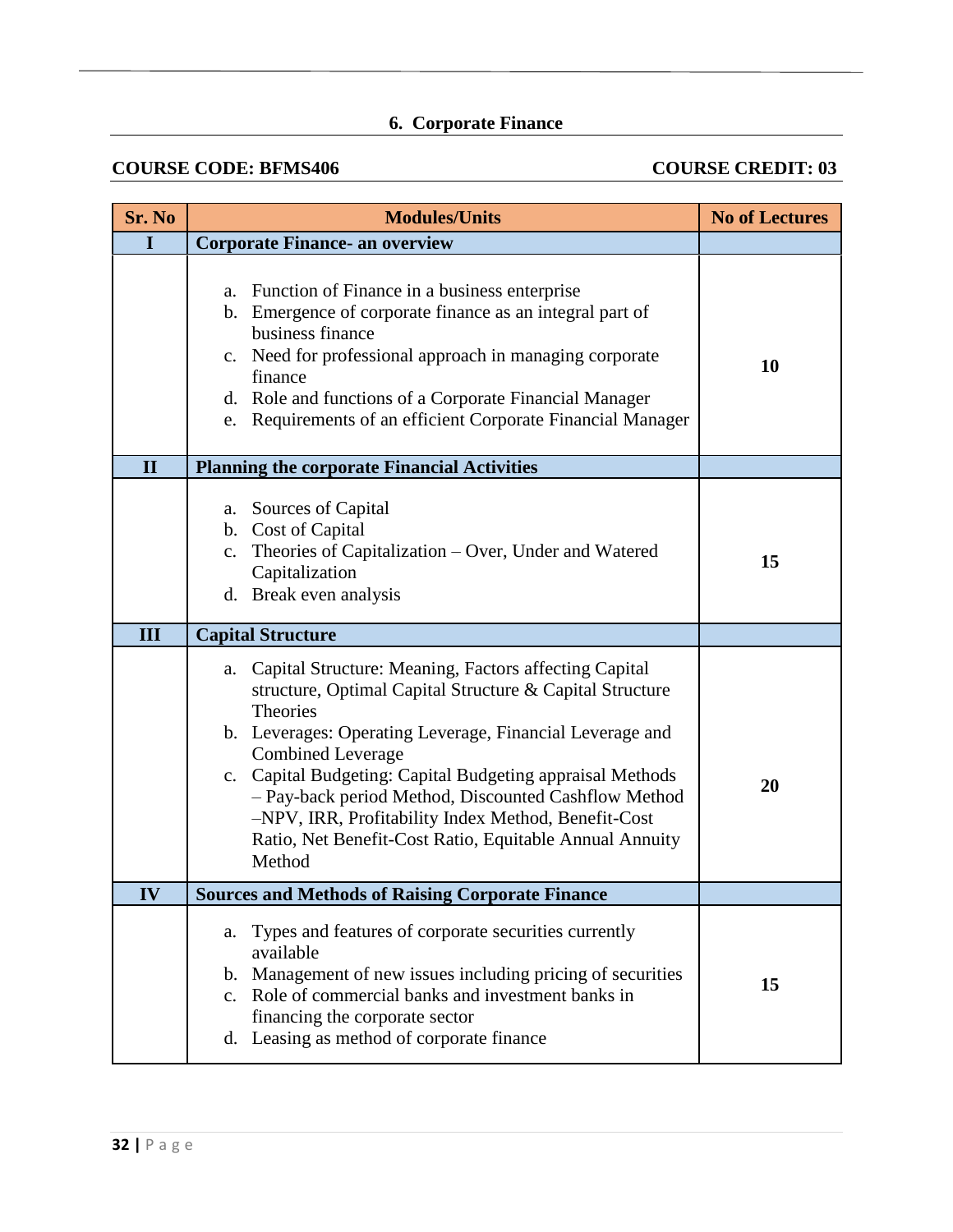- Prasanna Chandra: Financial Management (TMH),
- I. M. Pandey –Financial Management (Vikas),
- M. Y. Khan & P. K. Jain Financial Management (TMH),
- Brigham & Houston –Fundamentals of Financial Mgmt., Thomson Cengage Learning
- Fundamentals of Financial Management –Vanhorns & Bhandari-Pearson evaluation.
- Contemporary Financial Management –Kothari & Dutta –Machanilan India Ltd.
- Financial Markets & Institution –Guruswamy –Thomson / Cengage Learining
- Stephen A. Ross, Wester FIELD, Jordan –Fundamentals of Corporate Finance (Mac Graw Hill)
- Vanhorne & Wachowicz, Fundamentals of Financial Management –Pearson
- Damodaran, Corporate Finance –John Wiley & Co.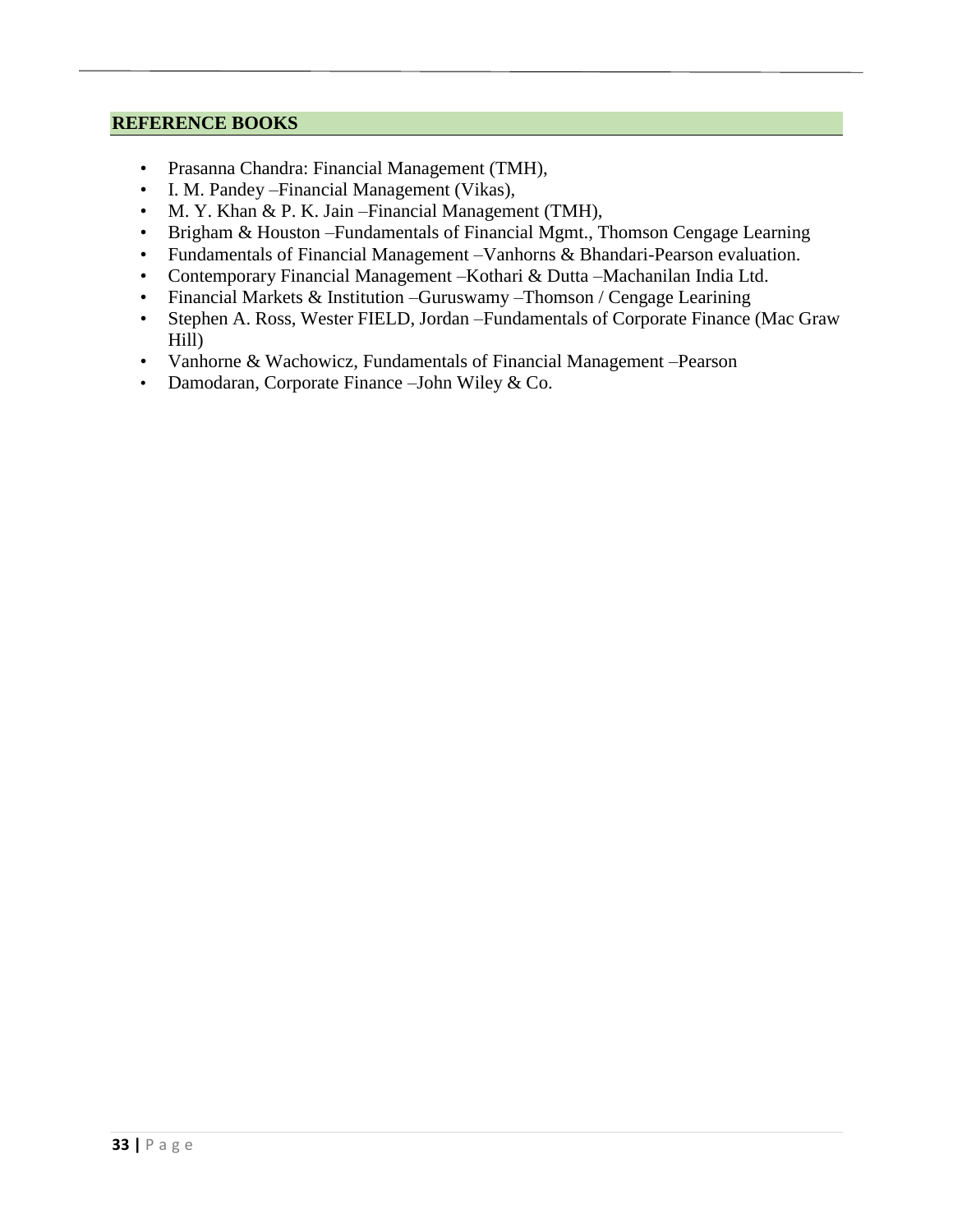## **7. Business Economics II**

## **COURSE CODE: BFMS407** COURSE CREDIT: 03

| Sr. No       | <b>Modules/Units</b>                                                                                                                                                                                                                                                                                                                                                                                                                                                                                                                                                                                                                                                    | <b>No of Lectures</b> |
|--------------|-------------------------------------------------------------------------------------------------------------------------------------------------------------------------------------------------------------------------------------------------------------------------------------------------------------------------------------------------------------------------------------------------------------------------------------------------------------------------------------------------------------------------------------------------------------------------------------------------------------------------------------------------------------------------|-----------------------|
| I            | <b>Introduction to Macroeconomics</b>                                                                                                                                                                                                                                                                                                                                                                                                                                                                                                                                                                                                                                   |                       |
|              | a. Macro Economics and National Income Concepts, Brief<br>Introduction & Scope of Macro Economics; National<br>Income - Meaning and Importance - Conventional and<br>Green GNP and NNP Concepts - Relationship Between<br>National Income and Economic Welfare.<br>b. Circular Flow of Aggregate Income and Expenditure :<br>Closed and Open Economy Models<br>c. Short run Economic Fluctuations : Features and Phases of<br><b>Trade Cycles</b><br>The Keynesian Principle of Effective Demand : Aggregate<br>d.<br>Demand and Aggregate Supply – Consumption Function -<br>Investment Function - Effects of Investment Multiplier on<br>Changes in Income and Output | 15                    |
| $\mathbf{I}$ | <b>Money, Inflation and Monetary Policy</b>                                                                                                                                                                                                                                                                                                                                                                                                                                                                                                                                                                                                                             |                       |
|              | Money Supply: Determinants of Money Supply – Factor<br>a.<br>influencing Velocity of Circulation of Money<br>b. Demand For Money: Classical and Keynesian<br>Approaches and Keynes' Liquidity Preference Theory of<br>Interest<br>c. Money and Prices: Quantity Theory of Money - Fisher's<br>Equation of Exchange - Cambridge Cash Balance<br>Approach<br>d. Inflation: Demand Pull Inflation and Cost Push Inflation -<br>Effects of Inflation - Nature of Inflation in a Developing<br>Monetary Policy: Meaning, Objectives and Instruments,<br>inflation Targeting                                                                                                  | 15                    |
| III          | <b>Constituents of Fiscal Policy</b>                                                                                                                                                                                                                                                                                                                                                                                                                                                                                                                                                                                                                                    |                       |
|              | Role of Government to provide Public Goods – Principles<br>a.<br>of Sound and Functional Finance<br>b. Fiscal Policy: Meaning, Objectives - Contra Cyclical<br>Fiscal Policy and Discretionary Fiscal Policy<br>c. Instruments of Fiscal Policy: Canons of Taxation –<br>Factors Influencing Incidence Of Taxation - Effects of<br>Taxation - Significance of Public Expenditure - Social<br>Security Contributions - Low Income Support and Social<br>Insurance Programmes - Public Debt - Types, Public Debt<br>and Fiscal Solvency, Burden of Debt Finance                                                                                                           | 15                    |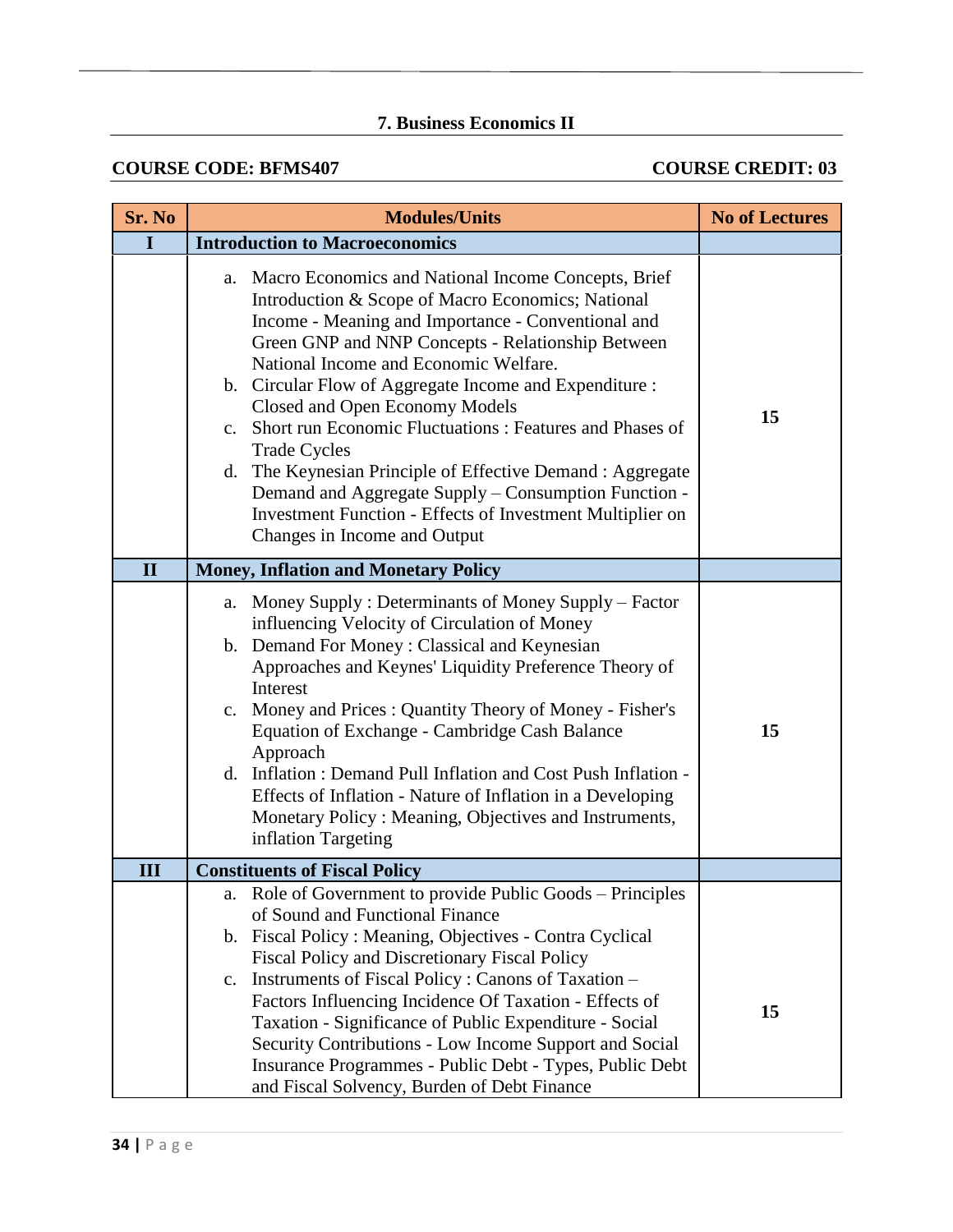|    | d. Union Budget: Structure - Deficit Concepts – Fiscal<br>Responsibility and Budget Management Act                                                                                                                                                                                                                                                                                                                                                                                                                                                                                                                                      |                                                                                                                                                                                     |    |
|----|-----------------------------------------------------------------------------------------------------------------------------------------------------------------------------------------------------------------------------------------------------------------------------------------------------------------------------------------------------------------------------------------------------------------------------------------------------------------------------------------------------------------------------------------------------------------------------------------------------------------------------------------|-------------------------------------------------------------------------------------------------------------------------------------------------------------------------------------|----|
| IV | <b>Open Economy: Theory and Issues of International Trade</b>                                                                                                                                                                                                                                                                                                                                                                                                                                                                                                                                                                           |                                                                                                                                                                                     |    |
|    | a. The Basis of International Trade: Ricardo's Theory of<br>Comparative Cost Advantage - The Hecksher-Ohlin<br>Theory of Factor Endowments - Terms of Trade -<br>Meaning and Types - Factors Determining Terms of<br>b. Foreign Investment : Foreign Portfolio Investment -<br>Benefits of Portfolio Capital Flows - Foreign Direct<br>of Multinational Corporations<br>c. Balance of Payments: Structure - Types of<br><b>BOP</b><br>d. Foreign Exchange and Foreign Exchange Market: Spot<br>and Forward Rate of Exchange - Hedging, Speculation<br>and Arbitrage - Fixed and Flexible Exchange Rates -<br><b>Managed Flexibility</b> | Trade - Gains from Trade - Free Trade versus Protection<br><b>Investment - Merits of Foreign Direct Investment - Role</b><br>Disequilibrium - Measures to Correct Disequilibrium in | 15 |

- Mehta, P.L.: Managerial Economics Analysis, Problem and Cases (S. Chand & Sons, N. Delhi)
- Hirchey .M., Managerial Economics, Thomson South western
- Frank Robert.H, Bernanke. Ben S., Principles of Economics (Tata McGraw Hill)
- Gregory Mankiw., Principles of Economics, Thomson South western
- Samuelson & Nordhas.: Economics (Tata McGraw Hills, New Delhi)
- Pal Sumitra, Managerial Economics cases and concepts (Macmillan, New Delhi)
- H.L Ahuja, Principles of Macroeconomics (S.Chand Publishing)
- H.L Ahuja, Macroeconomics (S.Chand Publishing)